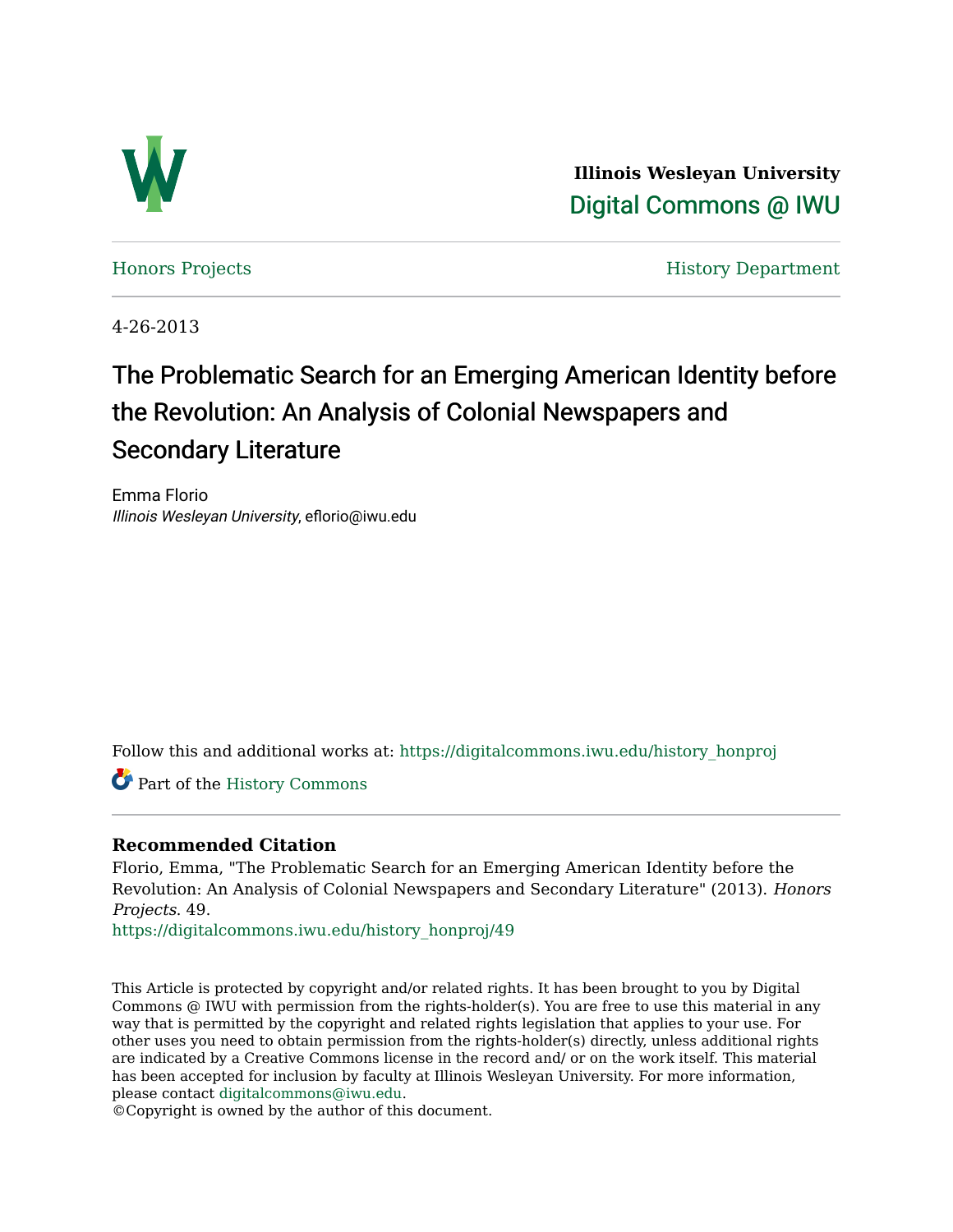Emma Florio

-

The Problematic Search for an Emerging American Identity before the Revolution:

An Analysis of Colonial Newspapers and Secondary Literature<sup>1</sup>

 In 1966 Richard Merritt, professor of communications and political science at the University of Illinois, published *Symbols of American Community, 1735-1775*, which is discussed in more detail below. Merritt's title implies that there *was* an "American Community" in the colonies before the American Revolution. My research and findings show that a single community like this did not exist. It would be easy to say that the colonists had a sense of themselves as a distinct group of people, ideologically bound by their identity as "Americans," but in reality, if a colonist did have a larger sense of community, it was more likely within the city, region, or colony in which they lived, or as a British subject, rather than as an "American." The Revolution was not a foregone conclusion, even in the early years of the 1770s. A hatred of

<sup>&</sup>lt;sup>1</sup> Originally, I planned to analyze uses of the word "American" as a noun to identify the Americans. Difficulties arose because of the nature of colonial newspapers. The word "American" appears at least once in almost every issue of every newspaper I looked at in the 1760s and 1770s but interpreting the intent behind the use of the word can prove problematic. News from the pages of the *Boston Gazette*, *Boston Post-Boy,* and the *Georgia Gazette* provides multiple examples of the use of the word "American" as well as other ways of identifying the colonists. Most of the articles I analyze, though, come from the Boston papers, especially the *Gazette*. While these papers may give an accurate representation of some colonists' opinions, it is only *some* of the feelings of the time. The words in one or two newspaper only give the point of view of one small group of people in one city and cannot encompass the wide array of opinions of all people in any time period. Thus, my results apply to a limited group of people, but can at times be extrapolated to apply to a larger group of colonists. The use of mainly Boston newspapers also depended upon the fact that newspapers printed in Massachusetts made up the majority of papers available in the *Early American Newspapers* collection. This shows a bias towards Boston, which makes sense because it was the scene of many important events in history, especially in the time period I am looking at.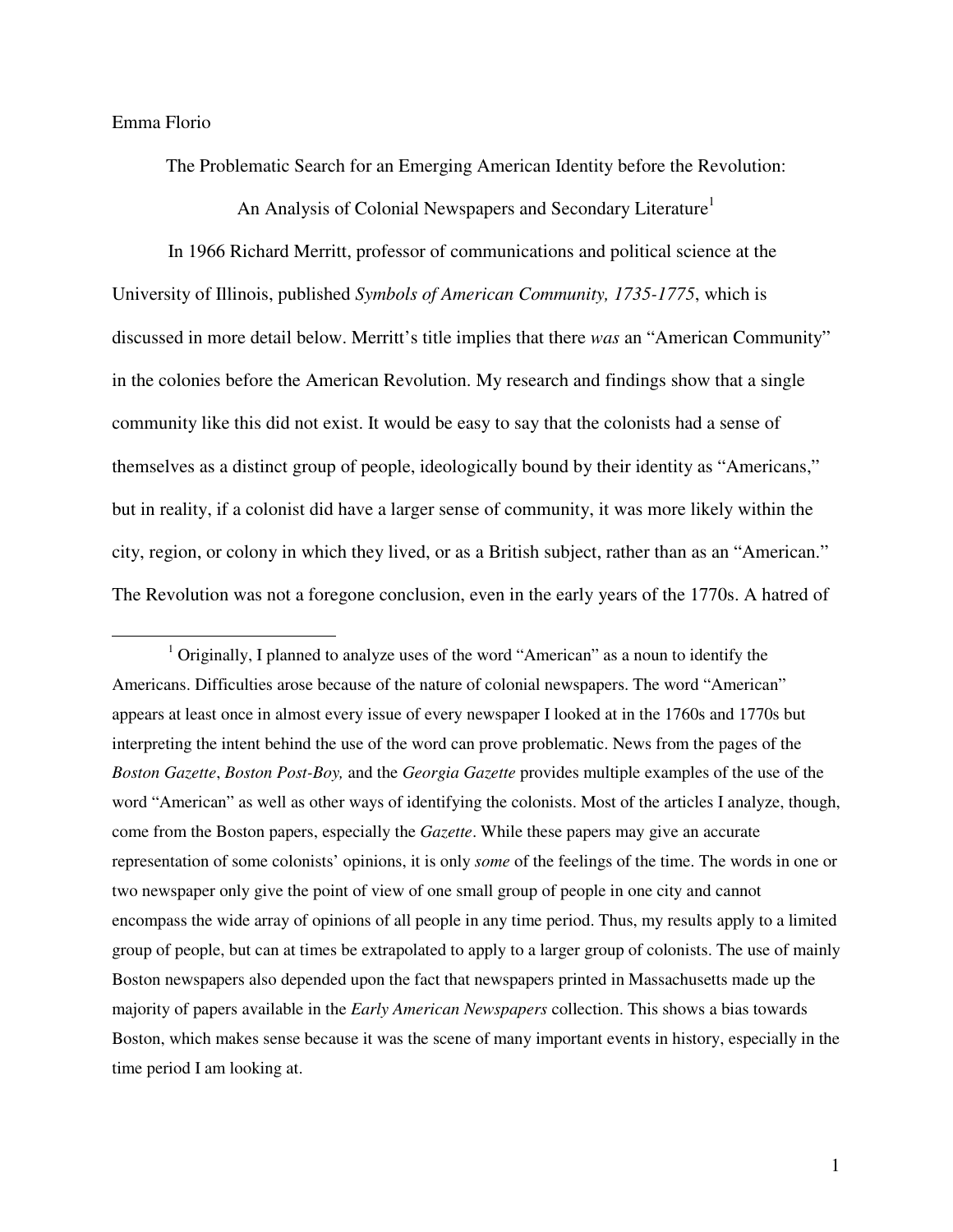the parliamentary legislation being passed in the 1760s and 1770s may have bound many colonists together, but this only presents an example of colonists rallying around a single specific issue, rather than the formation of a single "American" identity that some scholars try to find in this period. People living in each colony had different social, economic, and political situations that would make it difficult for them to truly identify with each other ideologically, although events like the Stamp Act crisis brought out common opinions on certain issues. Also complicating the search for a distinct American identity is the fact that many colonists still thought of themselves as British subjects and identified themselves as such. Newspapers of the time offer insight into the ways writers in both the colonies and Britain saw the colonists, although some scholars make the mistake of asserting that words used in urban newspapers could express the mood of the thirteen colonies as a whole. The variety of terms used to describe them shows that collectively neither the people living in the colonies nor those living in Britain had a cohesive idea of who the colonists really were. Many writers did refer to themselves as "Americans" in the years leading up to the Revolution but just as many still used words such as "his Majesty's loyal subjects," although "Americans" became much more popular by the 1770s as the generally accepted term when referring to the colonists. In this way, writers identified them as a single group, but generally only as a geographical and political unit, as those people who happened to live in the American colonies, rather than as a group bound together by a common identity or ideology. Thus, although we may want to think of the colonists as a united group of people striving for independence, in reality they did not have a single, common "American" sociocultural identity before the Revolution.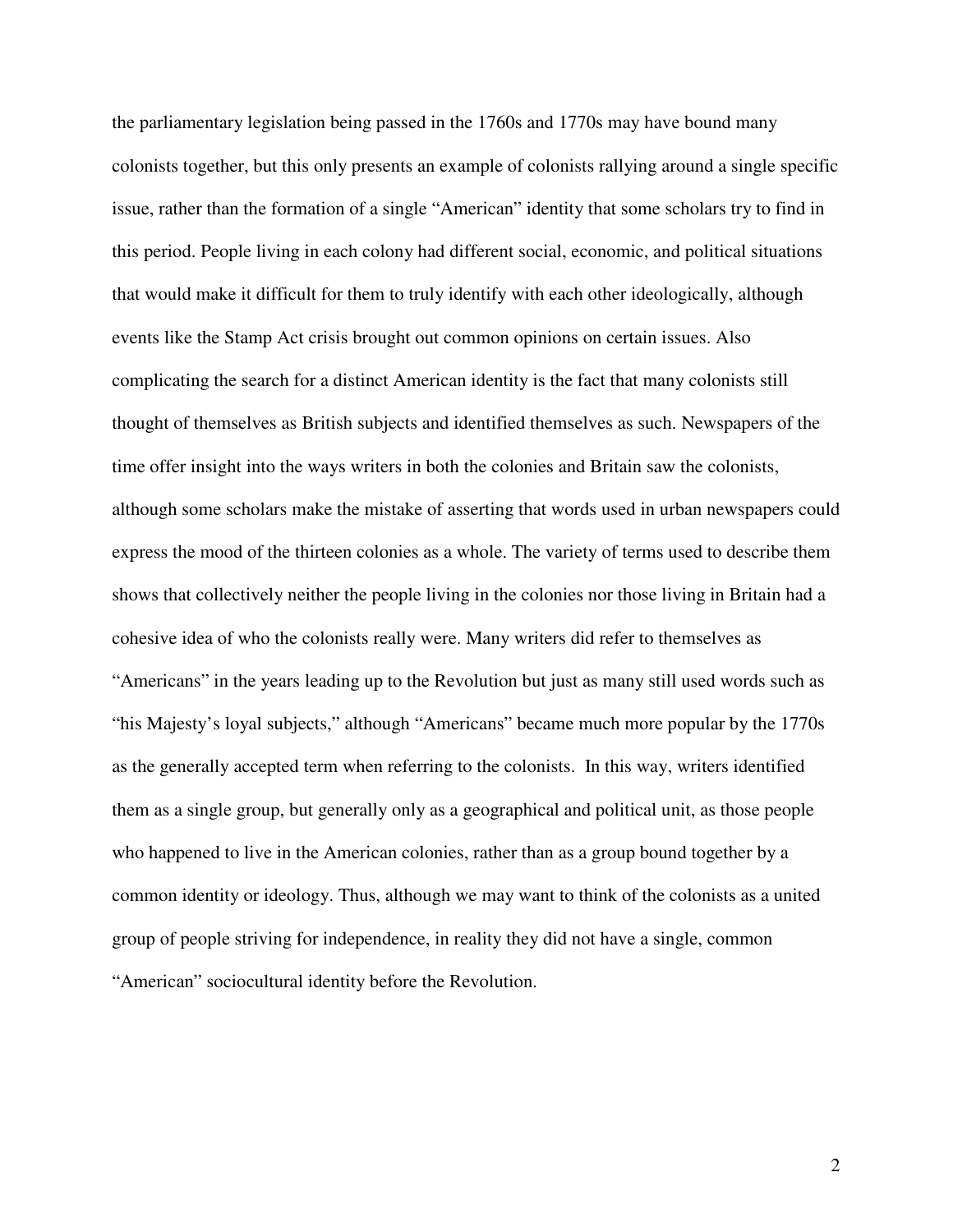In the seventeenth and early eighteenth centuries, most colonists in America accepted their status as British subjects and considered themselves to be British. By the 1770s, though, enough felt distanced from Britain, after years of perceived oppression from Parliament, that a select group of men declared independence in Philadelphia in 1776. Many scholars have written about the mood of the American colonists on the eve of the Revolution, regarding their sense of identity as Americans and as British subjects. They debate the ways in which the colonists' identities formed and changed: how and why some colonists began to consider themselves a separate people; if and how they attempted to build their own "American" national identity over the course of the eighteenth century; and why some remained loyal to the crown and their British heritage. As the colonies developed throughout the seventeenth and eighteenth centuries, changes on both sides of the Atlantic affected how the colonists saw themselves and their place in the wider context of the empire

 One group of scholars argues that the colonists remained connected and loyal to Britain and the king right up until the Revolution. Brendan McConville cites colonial celebrations of the king's birthday and his likeness being put onto various commercial products as evidence of these sentiments. He does acknowledge, though, that a love of and loyalty to the king could and did exist alongside a growing sense of independence and a separate identity. In fact, Pauline Maier contends that the Sons of Liberty, often viewed as the forefront of revolutionary politics and action in the 1770s, remained loyal to the king even as they attacked other parts of the British government, most importantly Parliament.<sup>2</sup> For these colonists, attacking Parliament did not mean ideologically breaking from their identity as British subjects. Due to advancements in transportation and communication, the colonists also had easier access to British goods and

<sup>&</sup>lt;sup>2</sup> Pauline Maier, *From Resistance to Revolution: Colonial Radicals and the Development of American Opposition to Britain, 1765-1776* (New York: W.W. Norton & Co., 1991), 104.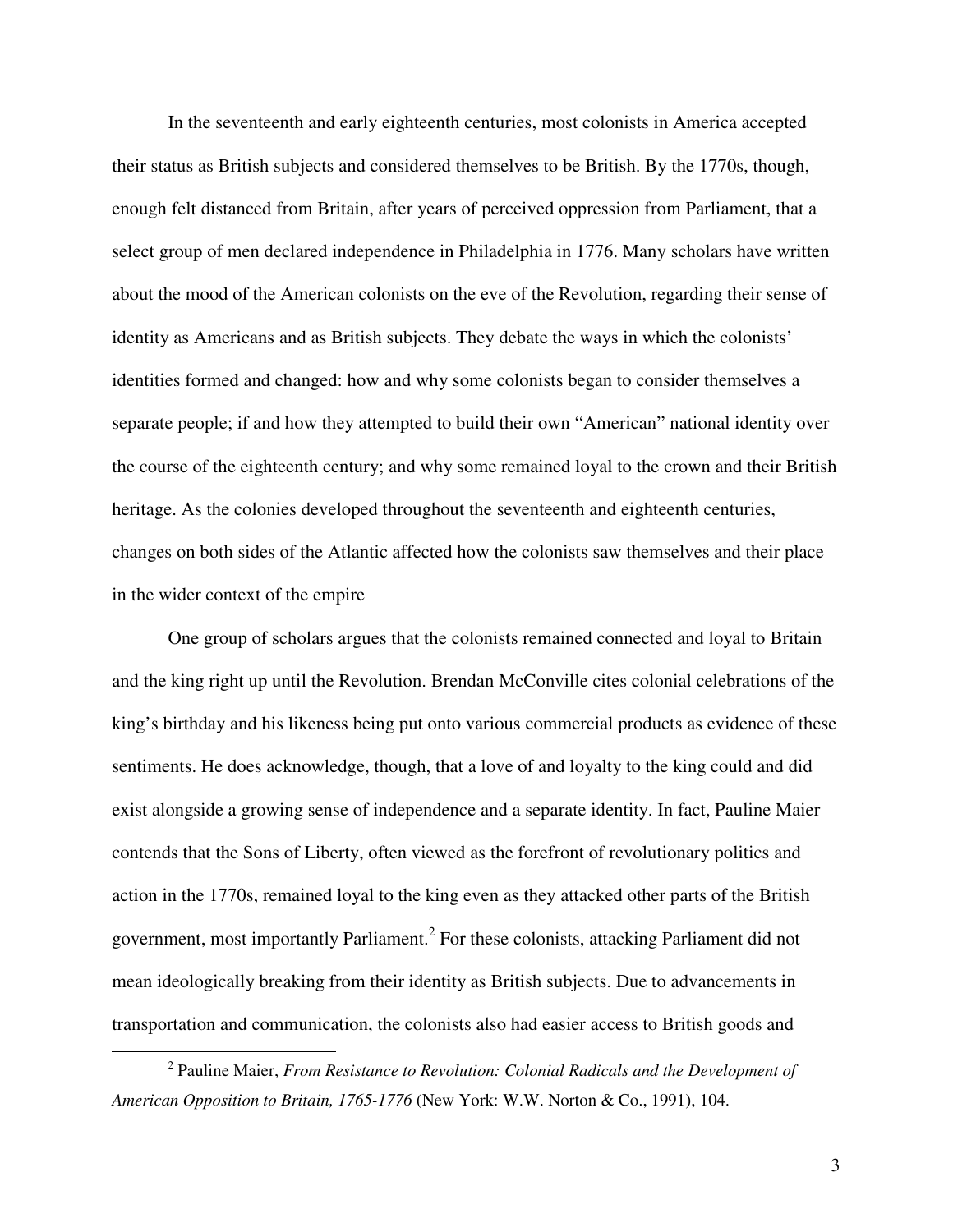culture, which led to what Jon Butler calls an "Anglicization" in the colonies in the first half of the eighteenth century.<sup>3</sup> Another source states that in 1700 the colonies consumed only a tenth of British exports, but by mid-century, that proportion rose to over a third, and by 1770 colonists were spending 30 percent of their incomes on British goods.<sup>4</sup> Alan Taylor notes a threefold increase in transatlantic crossings between the 1670s and 1730s brought higher amounts of information, goods, and people from Britain and provided a stronger sense of connection with the mother country.<sup>5</sup>

 At the same time, however, an "Americanization" occurred, as the colonists also used their new economic strength to support growing numbers of colonial craftsmen and artisans.<sup>6</sup> In fact, despite the large amounts of British imports coming into the colonies, "locally produced items accounted for the majority of purchases" in the eighteenth century.<sup>7</sup> A growing population, too large for any supply of British goods to meet their needs, and constantly moving inland, away from port cities, meant that many colonists did not have access to British imports, so they turned to colonial craftsmen.<sup>8</sup> Thus, colonists did have a stronger sense of themselves as a

<sup>5</sup> Alan Taylor, *American Colonies: The Settling of North America* (New York: Penguin Books, 2001)*,* 302.

 $<sup>6</sup>$  Butler, 156.</sup>

 $\overline{a}$ 

8 Carl Bridenbaugh, *The Colonial Craftsman* (New York: Dover Publications, 1990), 6.

<sup>&</sup>lt;sup>3</sup> Jon Butler, *Becoming America: The Revolution before 1776* (Cambridge, MA: Harvard University Press, 2000), 154.

<sup>4</sup> Steven Sarson, *British America, 1500-1800: Creating Colonies, Imagining an Empire* (London: Hodder Arnold, 2005), 190.

<sup>&</sup>lt;sup>7</sup> Terrence H. Witkowski, "Colonial Consumers in Revolt: Buyer Values and Behavior during the Nonimportation Movement, 1764-1776," *Journal of Consumer Research* 16, no. 2 (September 1989): 218.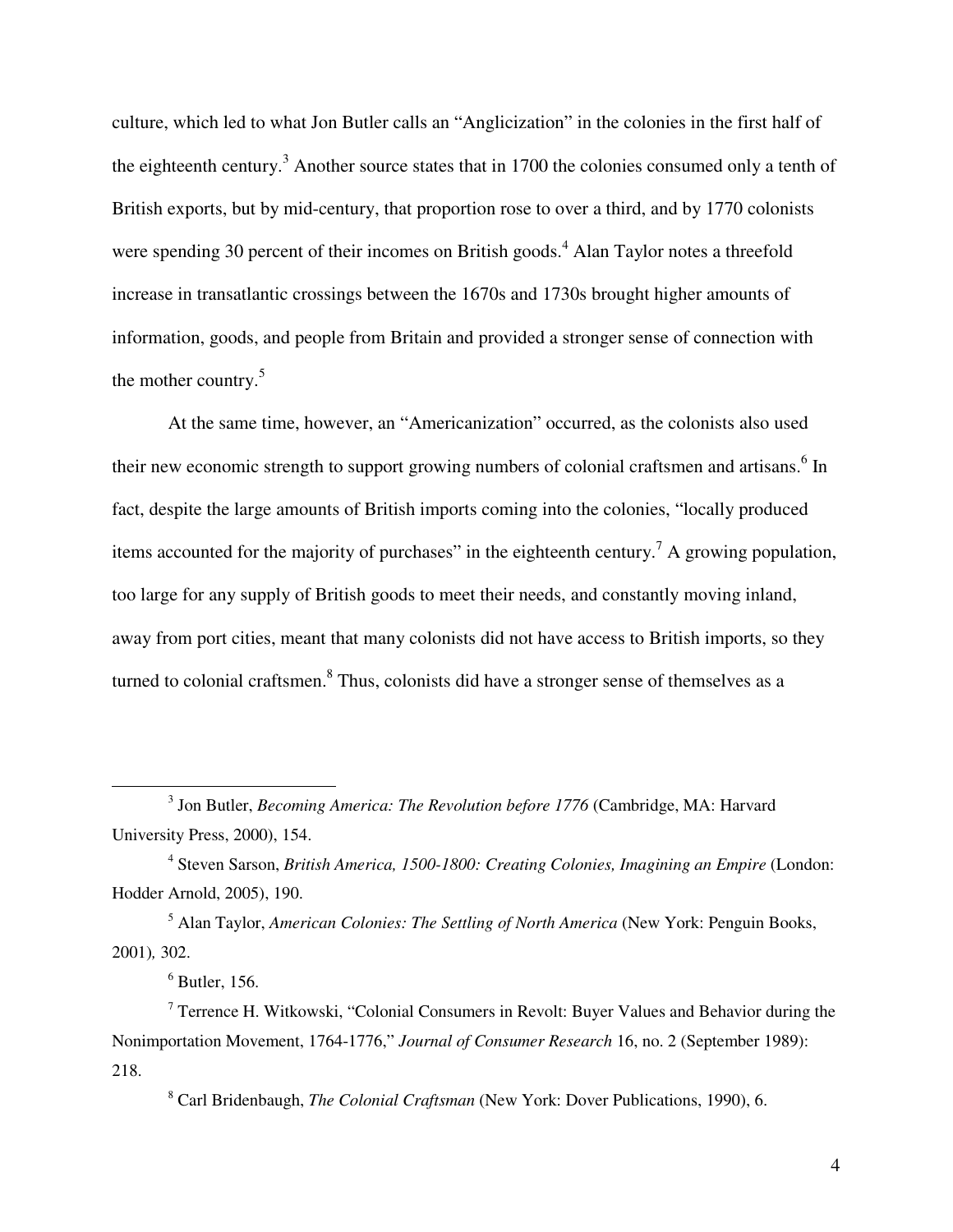distinct, self-sustaining people and did focus some attention on their own society while still heavily affected by influences from Britain.

 Despite these developments, some scholars see negative changes in the way the colonists and the British viewed each other. Butler argues that the years following the French and Indian War (1754-1763) saw an increased amount of negative feelings towards Britain and its empire. Britain had called upon the colonists to fight a war not of their making, while not providing enough support through their own troops. During the war, British and colonial soldiers came into contact with each other, perhaps the first time either group had met someone from the other group, and found each other "not only different but disagreeable."<sup>9</sup>

 In his book on the history of the American colonies, Alan Taylor reconciles these conflicting ideas about colonial attitudes after the French and Indian War: the colonists did feel proud of their contribution to the war effort and of their place in the wider British empire but at the same time the Britons' experiences on the American continent led them to rethink their administration. People were well aware of this change in attitude: a report from London published in the *Georgia Gazette* in May 1765 explains, "It is certain that American affairs will be more closely attended [by Parliament] than heretofore."<sup>10</sup> The writer also mentions taxes being raised, which the people of England should appreciate since they had previously noticed a difference in the amount paid by the colonies. The colonists' apparent prosperity meant they could pay more taxes to help the empire that had saved them in the war, and members of Parliament realized they would need to enforce these new taxes more vigorously because during the war they had seen how the colonists ignored previous regulations that hurt them

 $<sup>9</sup>$  Butler, 127.</sup>

<sup>10</sup> *The Georgia Gazette*, May 9, 1765.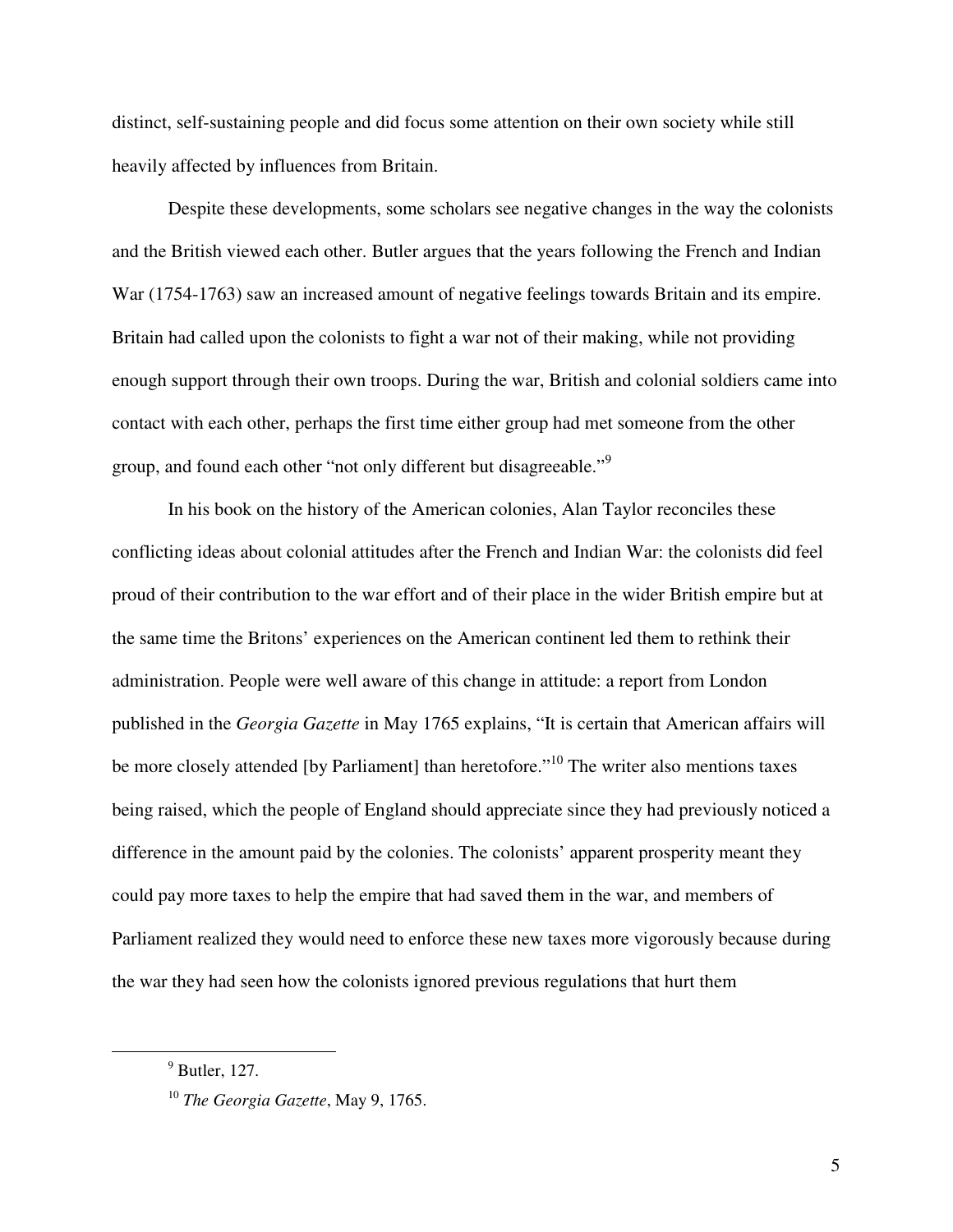economically.<sup>11</sup> The major political events surrounding these taxes in the decade before the Revolution led to increasing tension between the colonists and the British government, particularly Parliament and the king's ministers. By passing legislation like the Stamp Act  $(1765)^{12}$  and the Intolerable Acts  $(1774)^{13}$  the colonists saw Parliament as infringing upon their rights inherent to them as subjects of the British Empire, even while they remained loyal to the King.

 In addition to differences in their relationship to Britain, the colonists faced other obstacles to forming a unified identity. Each colony had different social, political, and economic situations. It is difficult to imagine that a slave-owning planter in Virginia or South Carolina would share an ideological viewpoint about what it means to be American (if they thought they were "American" at all) with a merchant in Boston, a minister in Pennsylvania, or a subsistence farmer on the frontier. The colonists were also quite diverse ethnically. The dichotomy between the idea of a colonist either having an American or a British identity hides the fact that many people living in the colonies came from other European countries. After 1680, Scottish, Scots-Irish, French, German, and Swiss immigrants made up three-quarters of European immigration

 $11$  Taylor, 437-438. For example, the colonists ignored the 1733 Molasses Act, which imposed duties meant to prevent New Englanders from importing molasses from the French colonies in the West Indies rather than the British colonies—the colonists continued to trade with the French colonies, even during the Seven Years' War when France and Britain were at war.

 $12$  The Stamp Act require that all legal documents, newspapers, pamphlets, playing cards, etc. be printed on stamped paper purchased from local officials

<sup>&</sup>lt;sup>13</sup> The Intolerable Acts, passed in response to the Boston Tea Party, included the Boston Port Act, which closed the city's harbor until they paid for the destroyed tea; the Massachusetts Government Act, which annulled the colony's charter and substituted a military government; the Quartering Act, billeting troops in people's homes in Boston; and the Administration of Justice Act, which allowed British colonial officials to return to England for trial.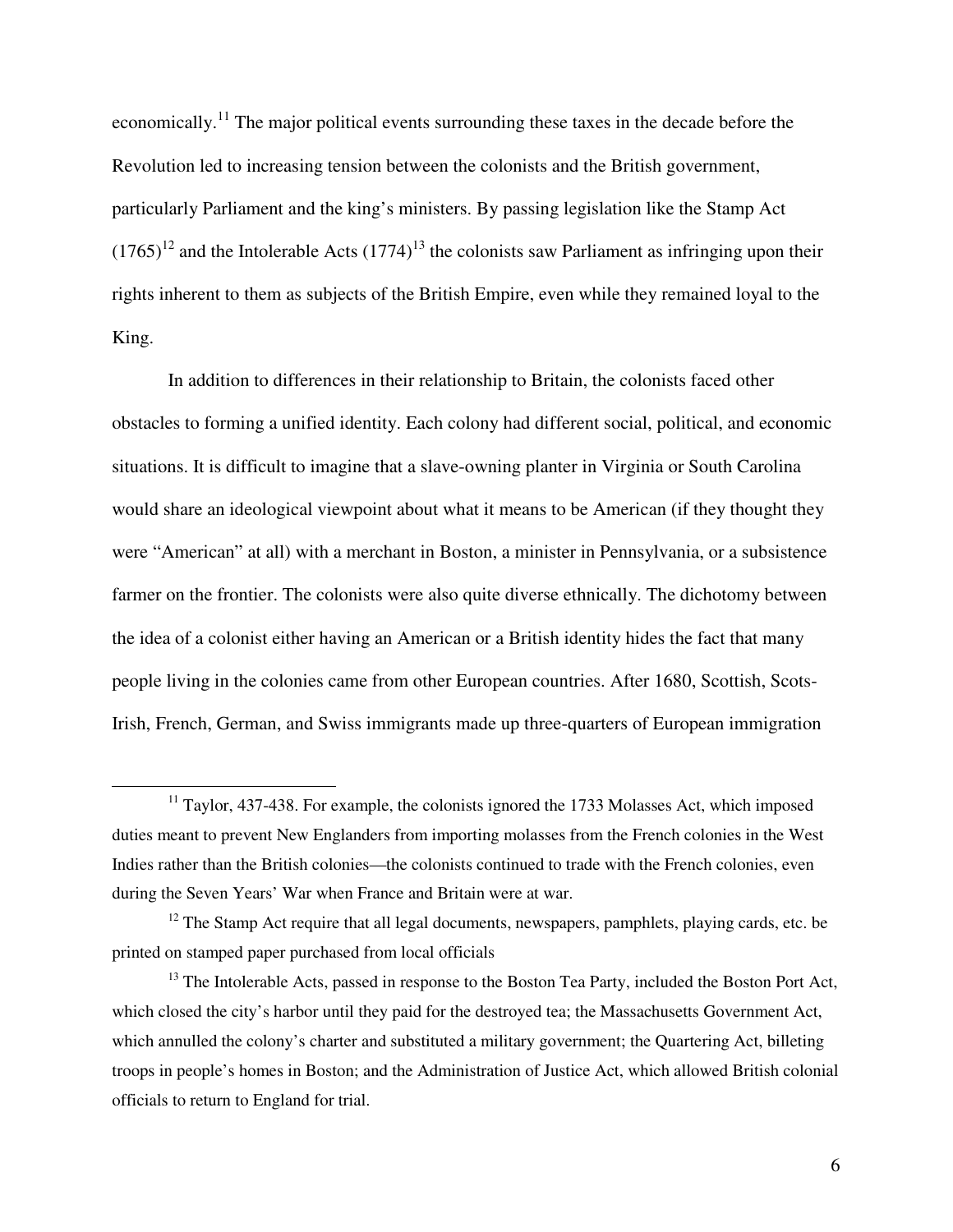and by the 1760s, 30 percent of New Englanders had not come from England.<sup>14</sup> In such a vast expanse of land, colonists from the thirteen separate colonies had few reasons or means to interact with each other. Newspapers could facilitate the spread of ideas, but they could mainly only be found in large cities, where only 5% of the population lived.<sup>15</sup> Advancements in communication and transportation did occur within the colonies, making it easier to travel and send information between them, but it is unlikely that large numbers of colonists travelled far distances or were aware of political events in the colonies as a whole, especially those who lived on the frontier or in remote rural areas.

 Increased intercolonial communications also meant an increase in the colonial press. The earliest newspapers (the *Boston News-Letter*, considered the first continuously published colonial newspaper, started in 1704) were mainly addressed to the merchant community and contained only shipping information and official items from the London press. By the 1730s, political commentary began to appear regularly alongside commercial notices and British news.<sup>16</sup> Many scholars assert the importance of newspapers and the press in forging a sense of unity amongst the colonists before the Revolution. Pauline Maier, for example, explains that throughout the Stamp Act crisis and into the Revolution, "newspapers continued to serve as a forum for the formation of policy and remained the prime vehicle for uniting the population," although, as stated above, many colonists probably did not have access to these newspapers.<sup>17</sup>

 Scholars such as Jack Greene contend that, even if the colonists had little contact with each other and could not and did not form ideological bonds, and while each of the British

 $14$  Butler, 10.

 $15$  Taylor, 308.

<sup>&</sup>lt;sup>16</sup> Butler, 112-113.

 $17$  Maier, 91.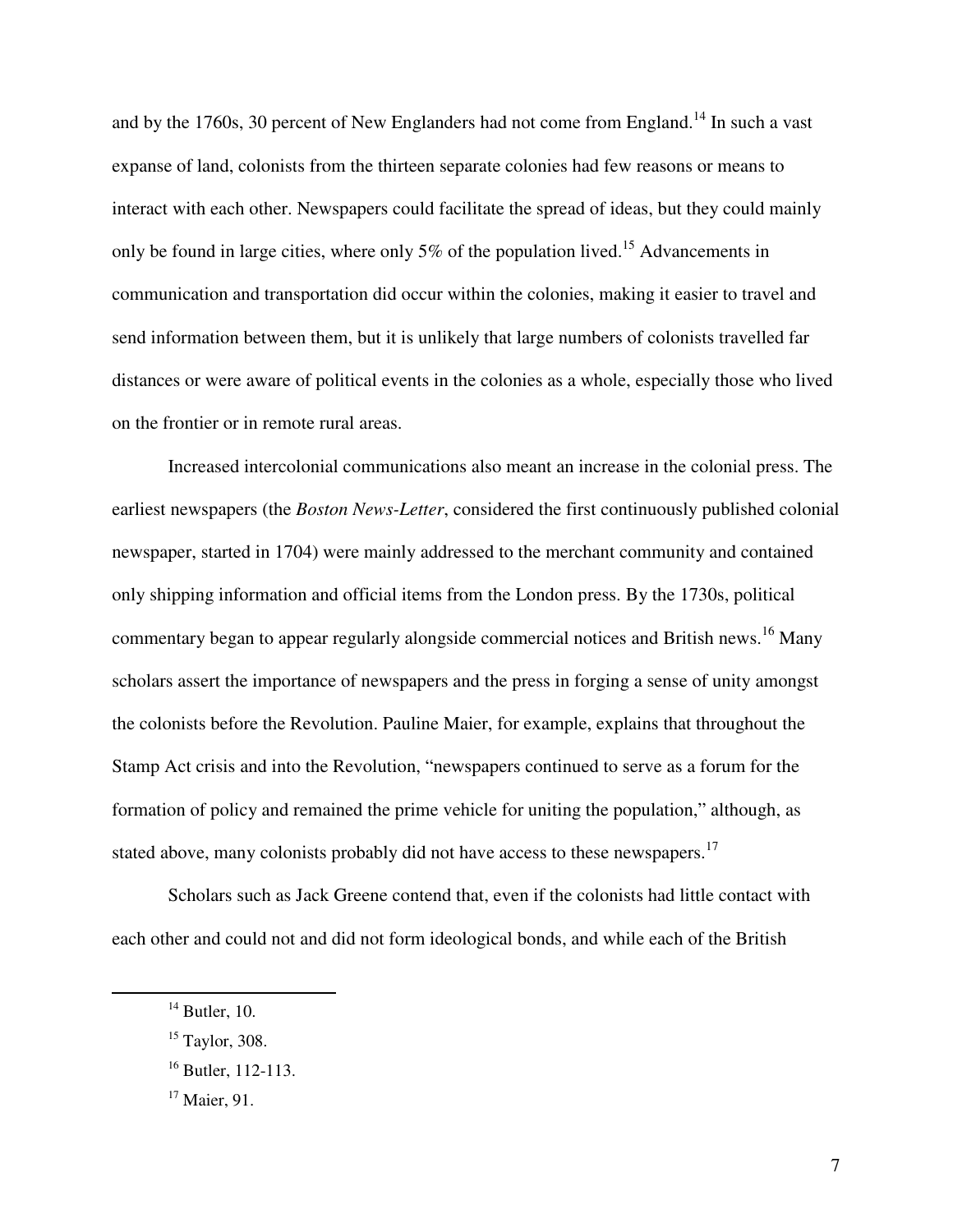colonies (including Ireland and the islands in the Caribbean) may have developed their own unique cultures and identities during the seventeenth century, by the eighteenth century the American colonies began to converge socially and culturally, making their differences less and less noticeable.<sup>18</sup> All of the British colonies, and Britain itself, were "moving closer together in the configuration of their socioeconomic life…toward greater order, coherence, differentiation, and complexity."<sup>19</sup> The American colonies' distance from the British metropolis, the laxity of British control, an opportunity-filled and complex economy, and incorporation into the larger Atlantic economy created high levels of prosperity, which in turn allowed for "differentiated, pluralistic, and improved" societies as well as higher levels of individual activity and economic and demographic growth.<sup>20</sup> Greene acknowledges that growing "metropolitanization or anglicization" helped to bring the colonies together as well. That being said, while the economic and social conditions in the colonies may have grown more and more similar, this does not necessarily mean that colonists who had no contact with other colonies were aware of these shifts. Their lives may have become similar but they still may not have had an ideological connection.

 One conclusion that can be drawn from this scholarship is that a unified American identity is difficult to find. Many things stood in the way of the American colonists creating a unified national identity before the Revolution. People in each of the thirteen colonies were too separate—physically and ideologically—to form common bonds, even if their political mood tended to swing in the same direction during major political events like the Stamp Act crisis.

<sup>18</sup> Jack P. Greene, *Pursuits of Happiness: The Social Development of Early Modern British Colonies and the Formation of American Culture* (Chapel Hill: University of North Carolina Press, 1988) 171.

<sup>&</sup>lt;sup>19</sup> Ibid., 172. <sup>20</sup> Ibid., 174.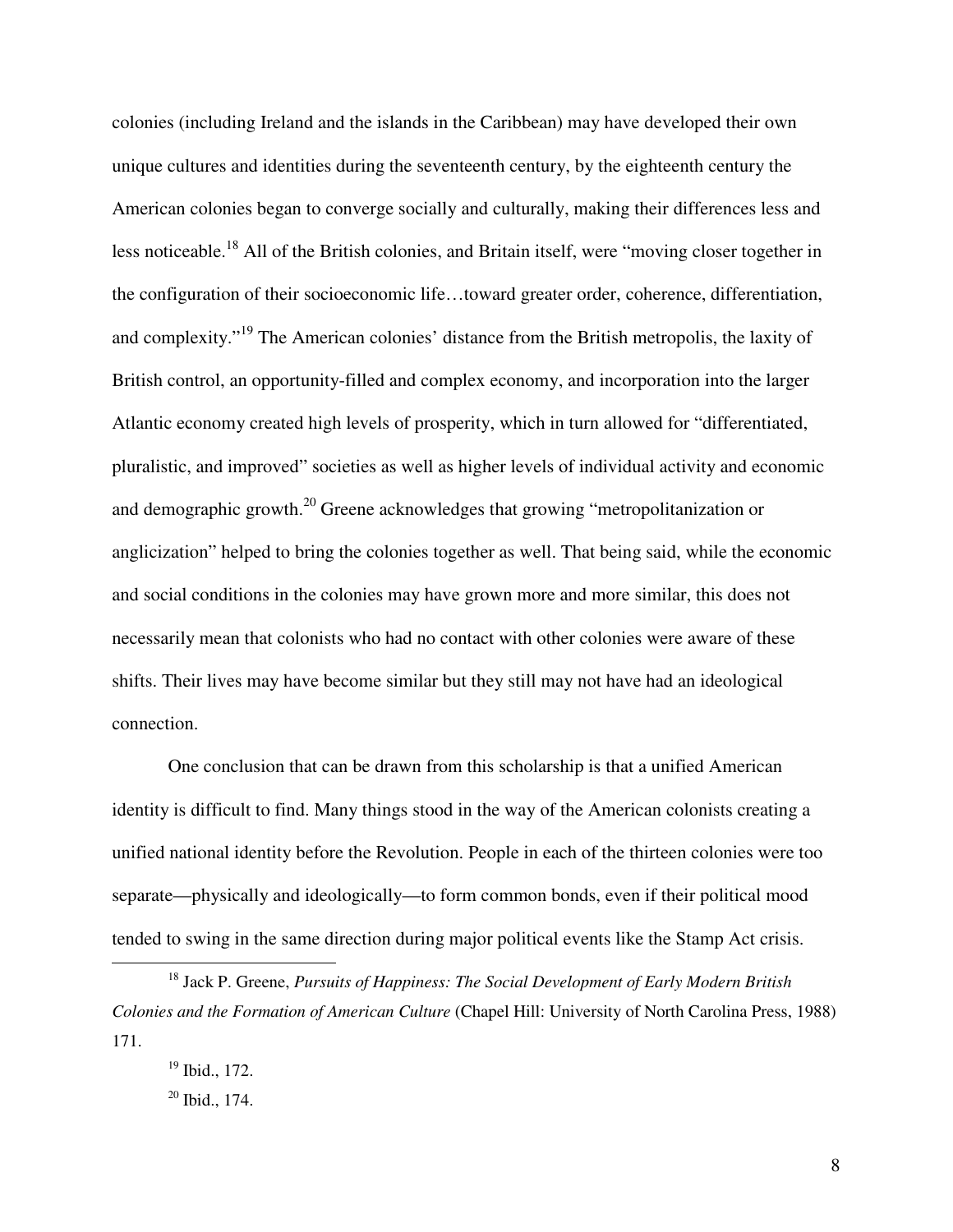Even on a small scale, when studying the ideas expressed in newspapers in certain cities, few conclusive arguments can be made about how colonial and British writers saw the colonists, except that they had conflicting views. Finding common ground and ideas amongst such disparate people can prove difficult. There were those colonists who wanted to forge a patriotic sense of being separate and distinct from Britain in the years leading up to the Revolution. They were determined to create a sense of unity where one did not exist. But many other colonists, such as Loyalists or those living on the frontier, remained unaware of these efforts or were ideologically opposed to them. Thus, while some used the word "American" to refer to the colonists, there was by no means a single "American" identity uniting them before the Revolution.

 My study looks at only a small portion of the newspapers printed in the colonies. I looked at three papers in detail: *The Boston Gazette, the Boston Post-Boy,* and *The Georgia Gazette*. These papers represent only two cities in all of the thirteen colonies. My main criteria for using these papers is, most importantly, that they cover the 1760s and 1770s and secondly, that they are available at Ames Library.<sup>21</sup> I chose to look at three different periods between the end of the French and Indian War and the beginning of the Revolution: 1765-66, between the passage and repeal of the Stamp Act; 1769, a relatively quiet year in terms of major political events; and 1773-74, the aftermath of the Boston Tea Party and the passage of the Intolerable Acts, four of which were in direct response to the Tea Party. These years provide a good range, from the 1760s when many colonists were beginning to feel a strain in their relationship to Great Britain but for the most part remained loyal subjects, to the years closer to the Declaration of Independence, when ideas about separating from Britain appeared more frequently (although

 $21$  Most of the papers in the collection either came from the nineteenth century or, if they had been published in the eighteenth century, stopped publishing decades before the Revolution.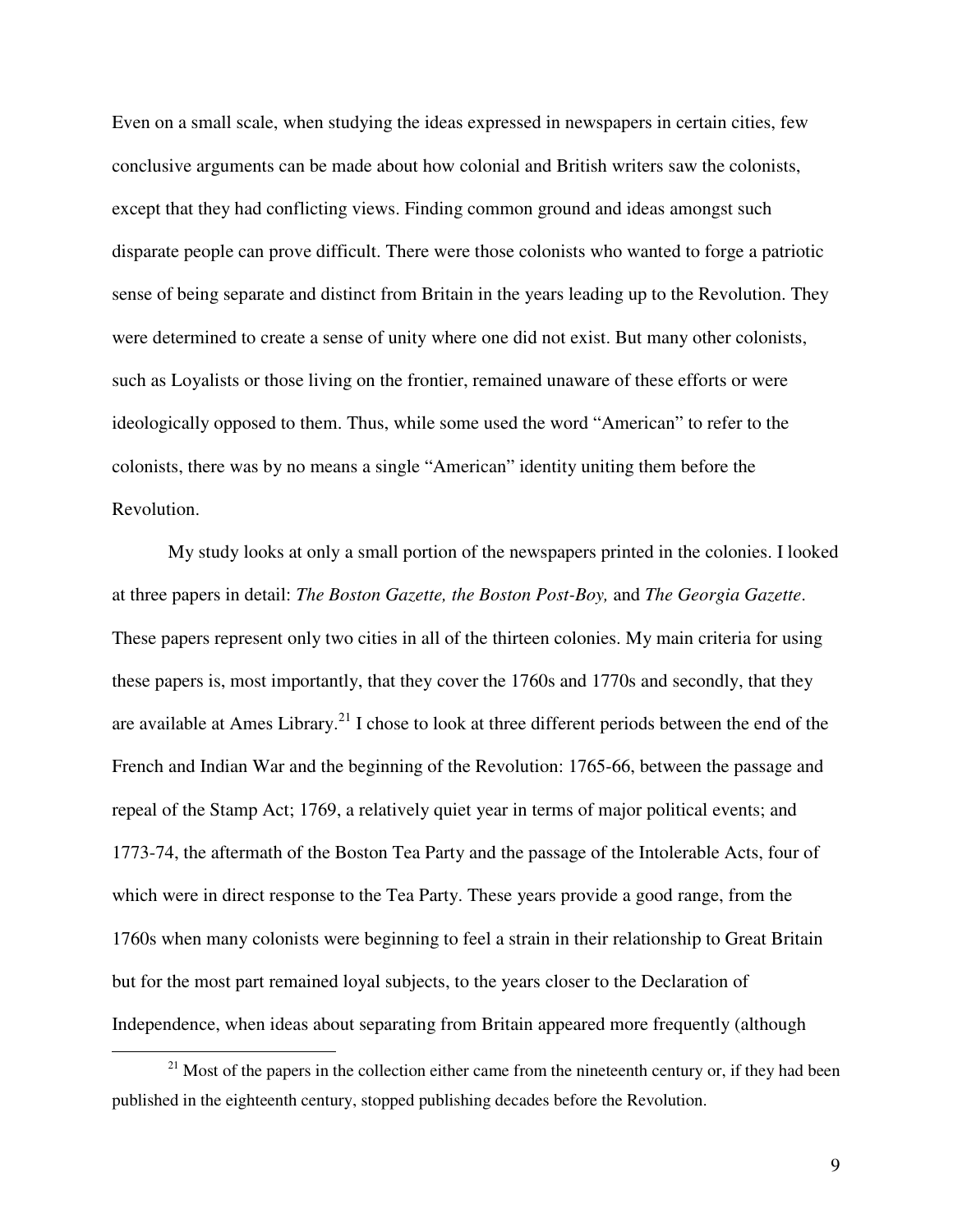colonists in 1773-4 by no means saw independence as the inevitable conclusion to their struggles against Parliament). The newspapers in all three of these periods contain numerous examples of articles with both colonial and British bylines referring to the colonists as a single unified group, using many different terms. References to the colonists as a single, distinct group appear especially during the Stamp Act crisis and after the repeal of the Stamp Act, when political events had brought them together. However, I also found that in these three limited groups of years, in the three main newspapers I used, although writers referred to colonists as a unified group, they still used many different words to describe them.

 Before the content of the newspapers is scrutinized, it helps to know the background of the printers and the papers themselves, to understand the point of view and the biases of the people responsible for spreading information in the colonies and to gain insight into why they might have chosen certain news and letters to publish in their papers. These three newspapers and their printers represent a spectrum of political opinions in the colonial era, from Patriots to Loyalists, but no matter what opinion the printer held, the news and letters published in all the papers contained many different words—mainly variations of "Americans" and "subjects"—to refer to the colonists. I had originally planned to only analyze the use of the word "American" when used to describe the colonists, but I quickly realized that instances when writers used other words are just as telling about how the colonists were viewed and how they viewed themselves. In this section I also present my findings in terms of how many examples of each word I found in each paper. This data can give us a general idea of the leanings of the printer, whether he chose to include more articles written by colonists that use the word "Americans" or British articles that use the word "subjects." Even with these facts, further analysis is needed to fully understand the implications of the use of these words.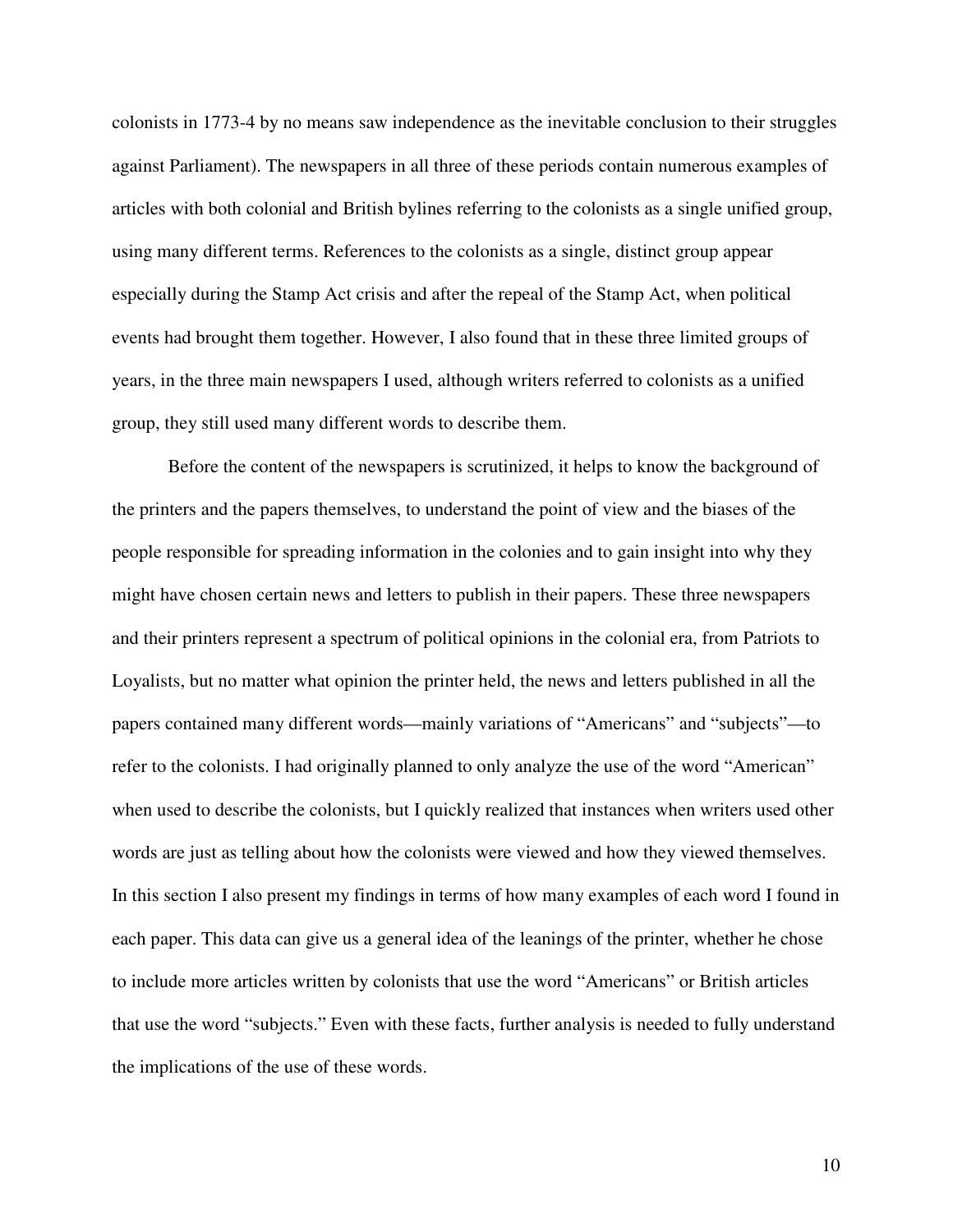The *Boston Gazette*, published from 1719 to 1798, was under the control of John Gill and Benjamin Edes from the 1750s to the 1770s. Both men were strong advocates of American independence by the 1770s who became known for "the increasingly anti-British, proindependence stance of their publications" beyond the newspaper and "participants in the Boston Tea Party are said to have assembled at their shop before setting forth on their raid."<sup>22</sup> Under the control of Gill and Edes, "the paper gave support and encouragement to the Patriots in unwavering opposition to the British policy."<sup>23</sup> In each of the groups of years, I found more examples of every word used to describe the colonists, regardless of the intent or implication, in the *Boston Gazette* than in any of the other papers. I found 21 uses of "Americans" in articles and letters with colonial bylines and 25 uses in British articles, and only 9 uses of "subjects" in colonial articles and 10 in British articles. As a paper printed by men who became known for their pro-American leanings, it makes sense that references to the colonists that distinguish them completely from the British appear most frequently.

 In contrast to the pro-independence *Boston Gazette*, the *Boston Post-Boy*, printed from 1734 to 1775 and originally published by postmaster Elias Huske, was under the control of John Green and Joseph Russell from the 1750s to the 1770s. Although less is known about Green and Russell's personal lives, the *Post-Boy* "became the most eloquent of the Loyalist papers in the years between the Stamp Act and the Revolution."<sup>24</sup> The highest number of examples of any word used by either colonists or Britons I found in any of the newspapers came from the *Boston Post-Boy*: 37 uses of the word "Americans" in articles and letters from Britain. Colonial uses of

-

11

<sup>22</sup> *Encyclopedia Britannica Online*, s.v. "John Gill," http://www.britannica.com/EBchecked/ topic/233704/John-Gill (accessed March 30, 2013).

<sup>23</sup> Nathan Cohen, ed. *Early American Newspapers (1704-1820)* (New York: Readex Microprint Corporation, 1964), 16.

 $24$  Ibid., 12.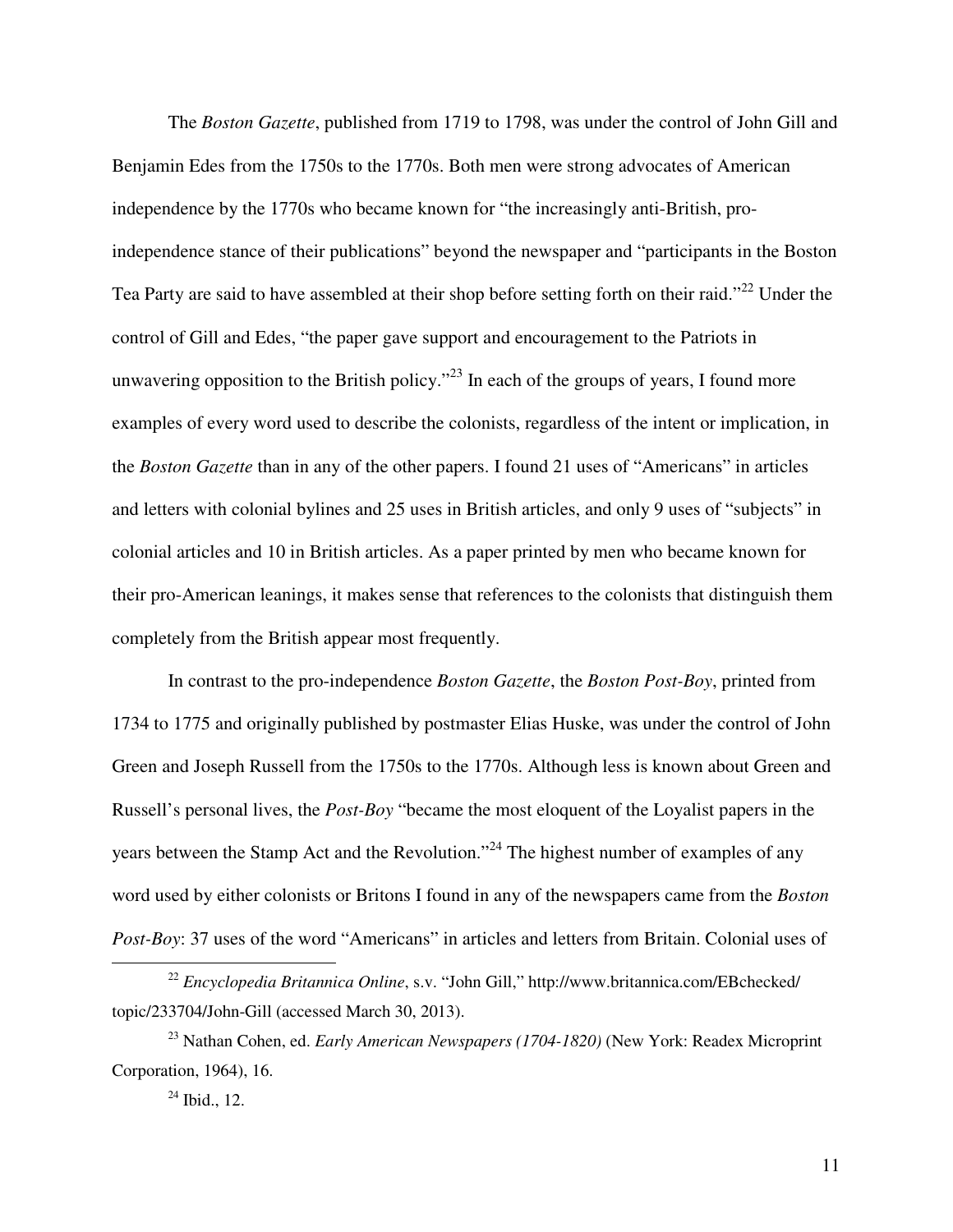"Americans" appear 23 times, colonial uses of "subjects" appear 3 times, and I found no examples of the British use of "subjects." These findings seem to go against what would logically be assumed, that the Loyalist paper would express more of a connection to Britain, rather than identifying the colonists as distinct "Americans." This could mean that "American" was simply the most common word used by anyone to refer to the colonists, regardless of political beliefs.

 Even less is known about the *Georgia Gazette*, which was published from 1763 to 1770 and "lasted only as long as the Royal government gave it support," implying a royalist leaning.<sup>25</sup> The fact that it stopped printing before the 1770s makes it difficult to trace the printers' opinions through to the Revolution, but it offers insight into the Stamp Act crisis and its aftermath. British uses of the word "Americans" appear most frequently in the *Georgia Gazette*: 9 times. American uses of "American" appear 5 times, American uses of "subjects" appear 6 times, and British uses of "subjects" appear once. Like the other two papers, "American" is used most often to describe the colonists, which perhaps emphasizes that even as they remained loyal to the crown, some writers understood that "American" was becoming the most common way to refer to the colonists, even though they may not have actually wanted the distinction to exist.

 However the colonists saw themselves, and even if they did not share a common identity, both colonial and British writers often referred to them as a collective, separate people in the newspapers, distinct from British subjects living in Britain. Oftentimes colonial writers refer to the colonists as a generalized whole in order to take a stand against Parliament's violations of their rights and to symbolically include every colonist in their fight against what they perceived

 $25$  Ibid., 8.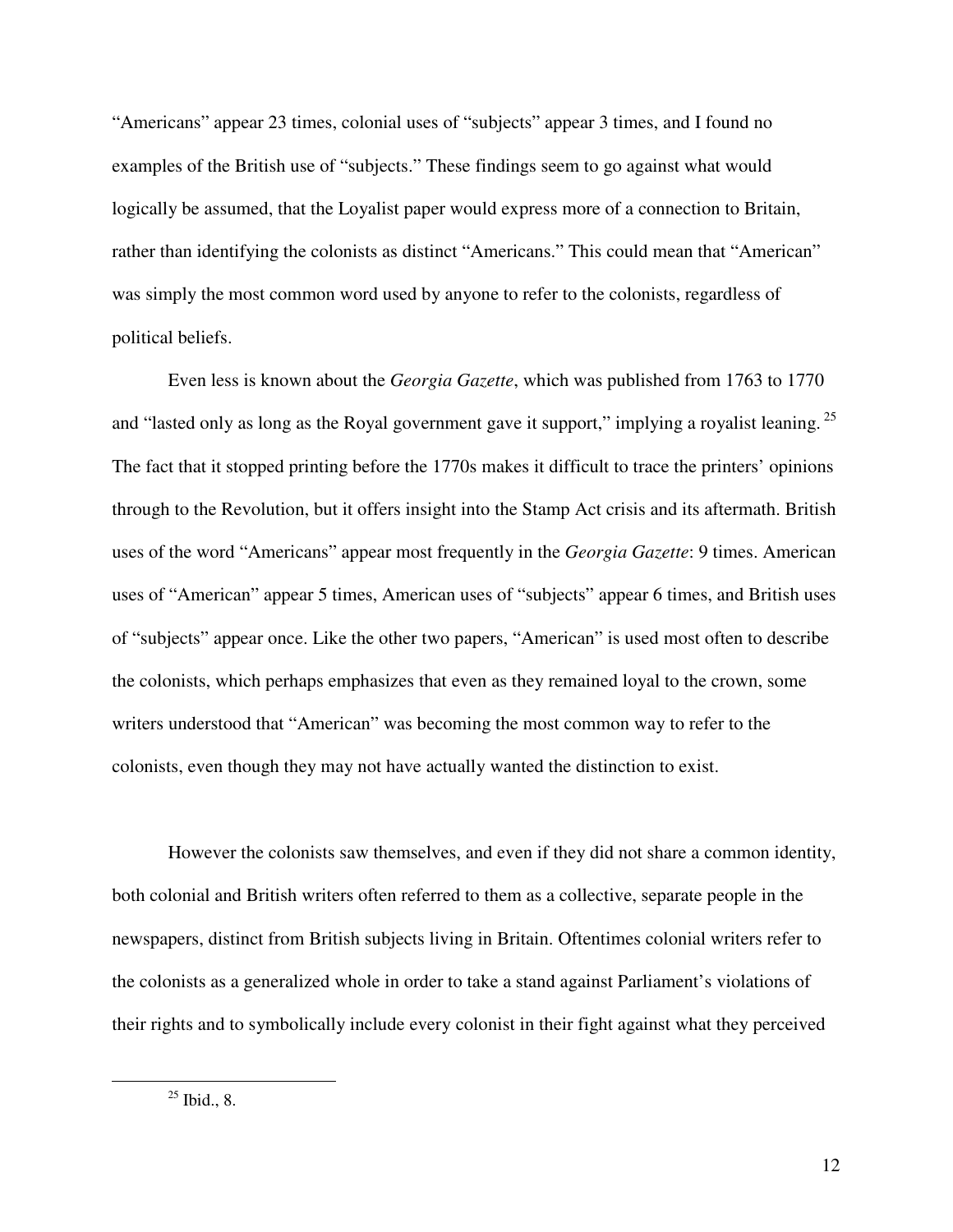to be tyranny. In this way, the generalization is more apt. For example, in 1773, in reference to the Tea Act, the *Boston Post-Boy* published resolves passed in colonies that stated "a Duty upon Teas, landed in America, payable here, is a Tax whereby the Property of Americans is taken from them without their Consent."<sup>26</sup> By using this rhetorical strategy, the writers assert that *all* of the colonists have had their rights violated, even those living on the frontier, completely unaware of the events in Boston and elsewhere. Even if colonial or British writers refer to the colonists as a whole, though, it cannot be taken as evidence that all the colonists saw themselves as a unified group. The Stamp Act and other Parliamentary legislation leading up to the Revolution may have bound many together behind a common cause, but they remained very different people, and many writers still had differing ideas of how to identify them. Numerous examples appear in colonial newspapers of disparate words used to describe the colonists, even a few years before the Revolution.

 Other scholars who have investigated the use of different words in colonial newspapers have come to different conclusions about the colonists' sense of an American identity. In *Symbols of American Community, 1735-1775*, Richard Merritt lays out the findings of his study of the use of words signifying British or American national identity. He counted the number of times "American" symbols (the words "America," "American," or even "the American colonists," or colonial place names like "the Carolinas" or "Boston") appeared versus "British" symbols ("British colonists," "British Americans," "His Majesty's subjects") in American newspapers.<sup>27</sup> He found that between the years 1735 and 1775 authors of newspaper articles, both British and colonial, increasingly referred to the colonists as a single group and identified

<sup>26</sup> *The Boston Post-Boy*, December 27, 1773.

<sup>27</sup> Richard L. Merritt, *Symbols of American Community, 1735-1775* (New Haven, CT: Yale University Press, 1966), 44-45, 115.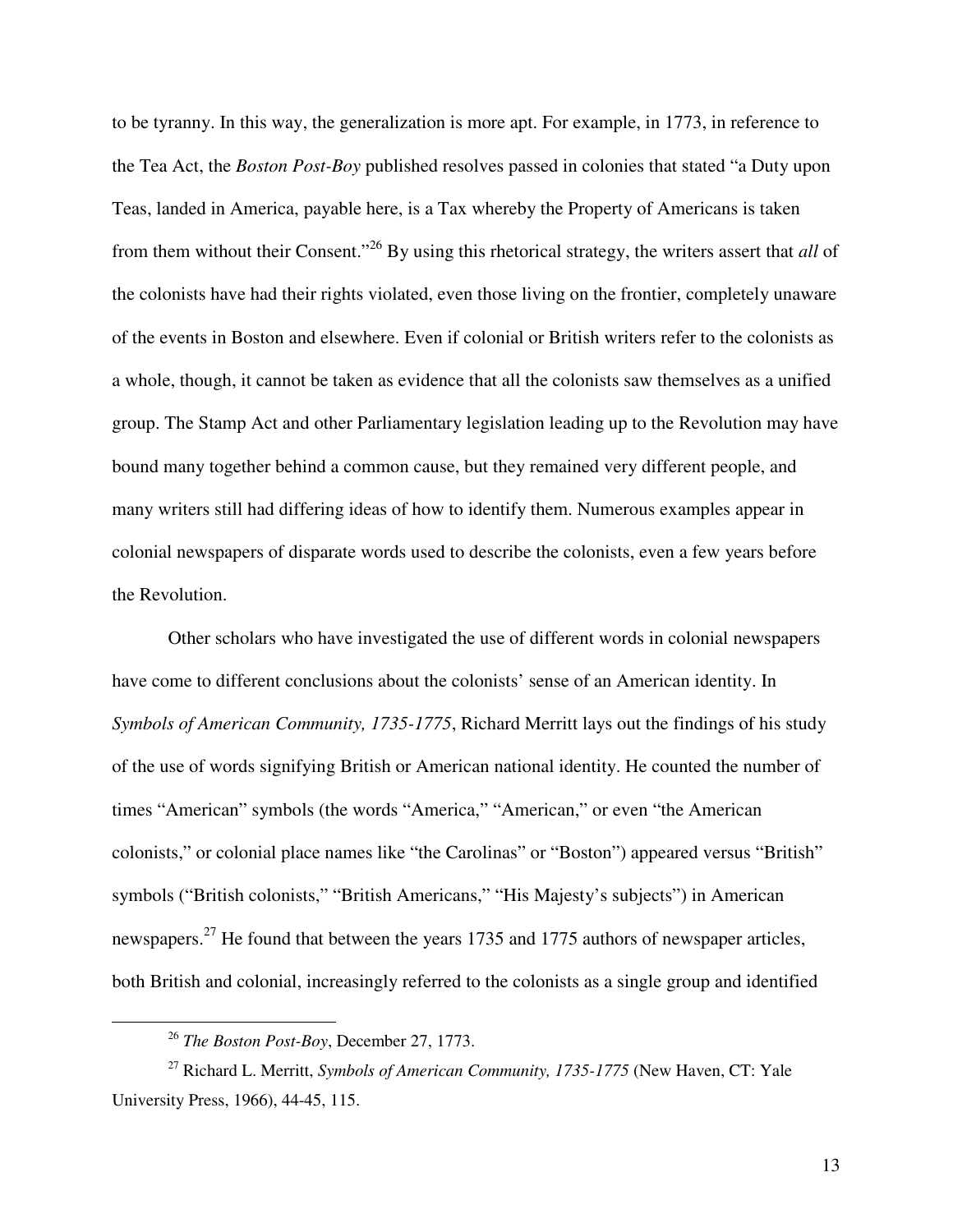them "as Americans rather than as members of a British political community," which suggests "aroused expectations about group membership in a distinctly American political community."<sup>28</sup> While they may have felt more distinct from Britain, due in part to their developing economy and the growing possibility of self-sufficiency, ideologically most colonists probably still did not see themselves as connected to each other and in fact many still felt connected to Britain as subjects of the king. In a letter published in the *Boston Gazette* in 1765, a colonist insists, "Nothing…can ever make an English American wish for separation from, or independence on the mother country, nor view it any otherwise than one of the greatest evils that can befall us."<sup>29</sup> Thus, whatever distinction the colonists may have felt from Britain, many still felt very strongly connected to the "mother country." Also, any sense of separation from Britain that may have existed among other colonists does not necessarily correspond to an ideological connection between the colonists themselves.

 One major gap in Merritt's study is the lack of analysis of the context in which the symbols he studies appeared. Simply counting the number of times the words "American" or "British" appear in a newspaper does not take into account whether these uses occurred in a positive or negative context, or how the readers of a paper would have understood or perceived the use of a particular word. A colonial author attacking something "British" might indicate an ideological aversion to Britain in general, but Merritt still counts it among the evidence that the colonists still felt connected to Britain. While this may be true—that any mention at all indicates an ideological connection—a negative opinion also indicates an ideological shift away from the connection and toward a new attitude. Merritt does give some generalizations about the political climate in which the words were used. According to him, many different factors influenced the

-

<sup>28</sup> Ibid., 180.

<sup>29</sup> *The Boston Gazette*, September 16, 1765.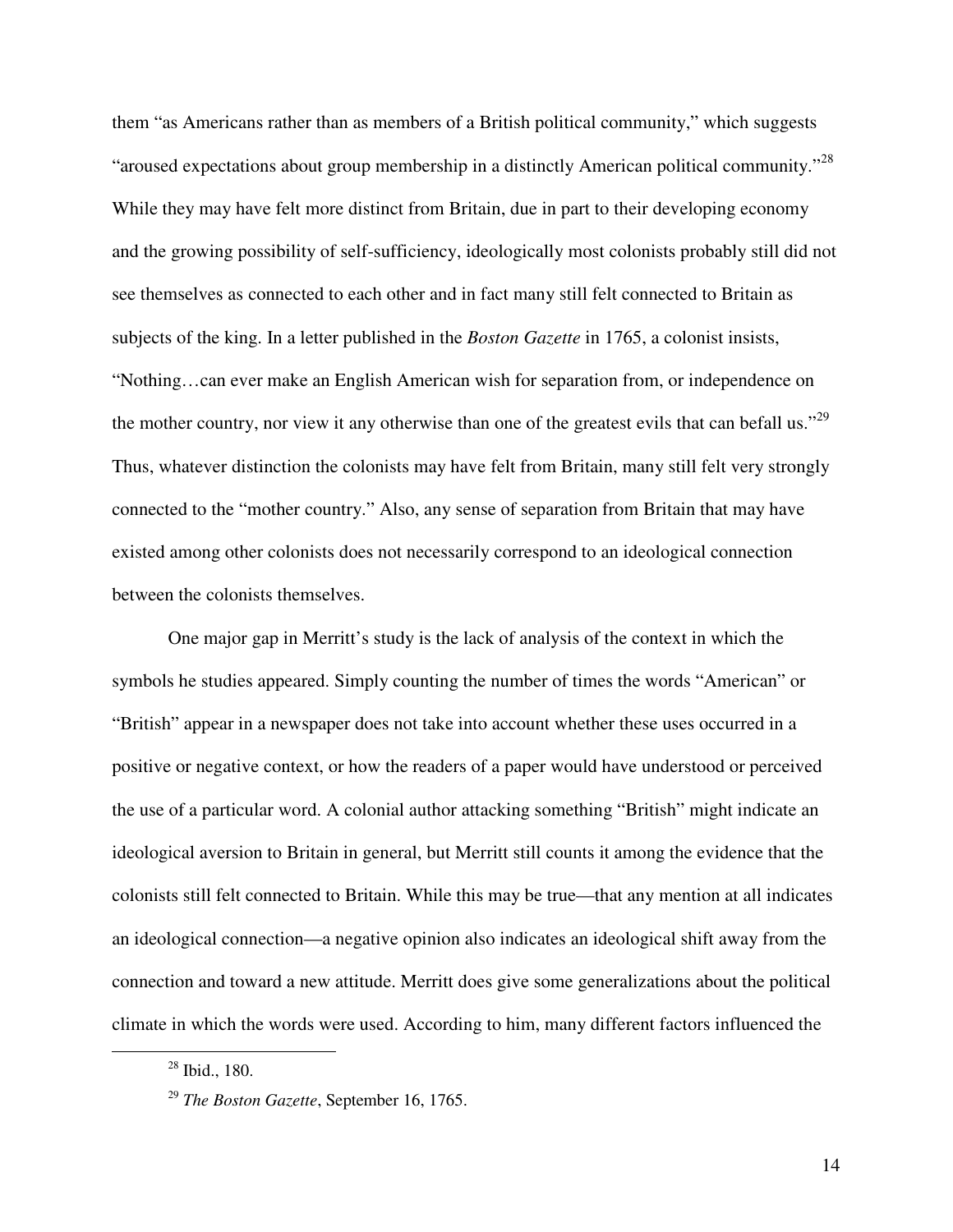symbols that appeared in the newspapers and how the writers used them. British writers used American symbols most often when a sense of unity between Britain and the colonies ran high (particularly in the 1750s) and they did not have to worry about the colonists feeling negatively toward this connection.<sup>30</sup> In these same periods, the colonists used more British symbols, reemphasizing their easy relations with Britain, when they had no need to assert any differences with the mother country. $31$ 

 Merritt's study also functions under the assumption that the newspapers expressed the general mood of the colonists. While this may not be wholly true, since the urban newspapers that he chose to study certainly could not reach an audience in rural and frontier areas and could not know or express the opinions of the people there, a growth in literacy and proliferation of newspapers in the eighteenth century was key in helping the colonists to publicize their causes and attempt to forge at least a political bond between the colonies, especially during major publicized political events.<sup>32</sup> Despite this, we cannot assume that a high rate of use of a word like "American" meant that *all* colonists thought of themselves as a politically and ideologically distinct group of people. Use of the word "American" can only signify that the people who wrote the news and letters in which it appears, and perhaps the broader readership of the paper, thought of themselves as something different or wanted *others* to think of themselves this way, although even this sort of generalization is difficult to make.

 What can be said definitively about colonial identity is that people on both sides of the Atlantic had conflicting views. References to the colonists as "subjects" appear just as frequently

<sup>30</sup> Merritt, 119.

<sup>31</sup> Ibid., 125.

 $32$  Although numbers vary in each colony, male literacy ranged from 60-90% by the late 1700s, higher than in England. Thomas L. Purvis, *Colonial America to 1763*, vol. 1 of *Almanacs of American Life*, ed. Richard Balkin (New York: Infobase Publishing, 1999), 248.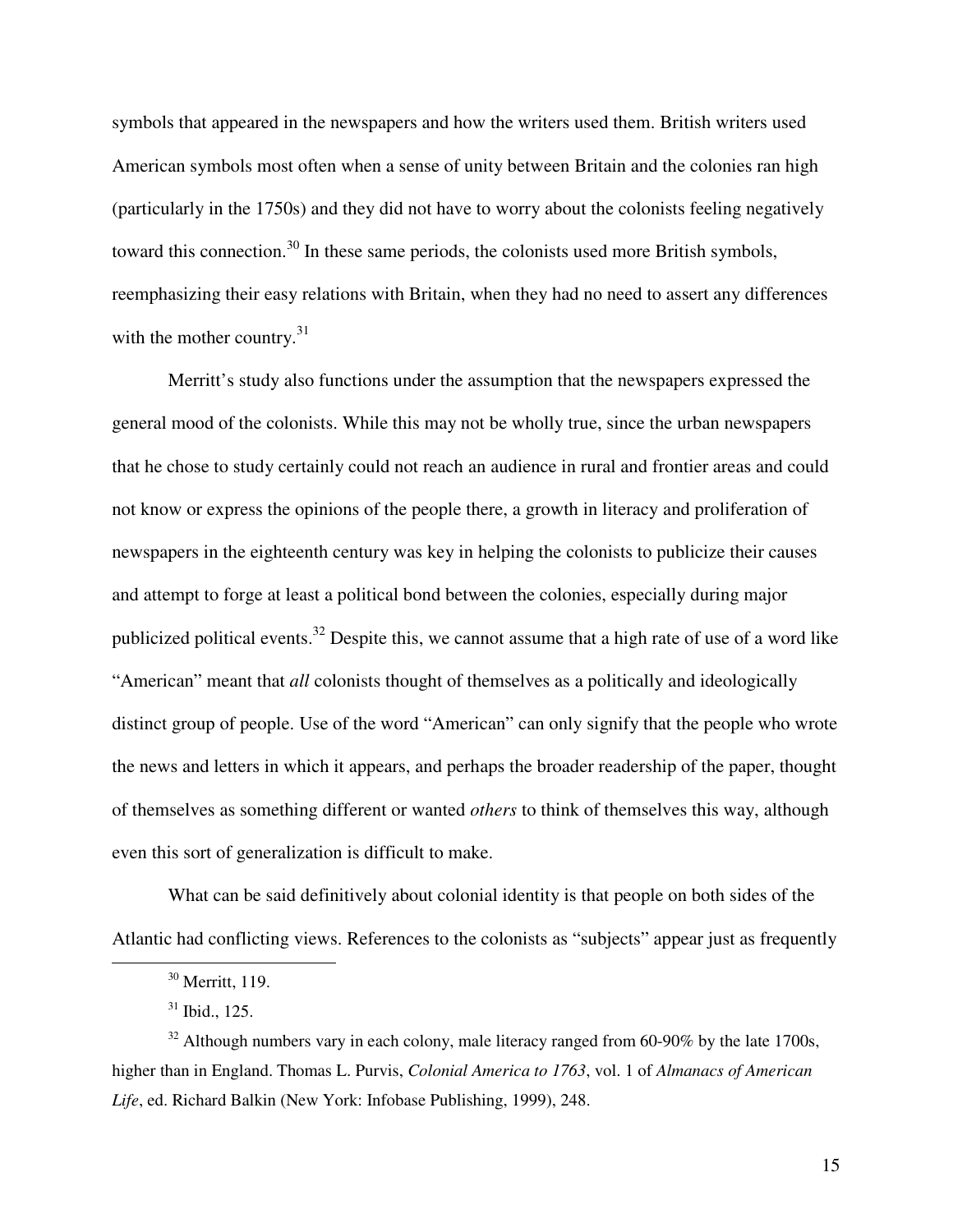as references to them as "Americans." Sometimes they even appear in the same sentence: a letter signed with the pseudonym "Pro Patria" (and discussed in more detail below) asserts, "…the Americans shew themselves capable of making staunch and loyal subjects."<sup>33</sup> It is easy retrospectively to say that surely the colonists must have felt more and more "American" as they approached the Revolution, but this discounts large numbers of loyalists, as well as the large numbers who lived in frontier areas and presumably had no sense of a common bond with other colonists, as British subjects or as Americans. The fact that many colonists who would become revolutionary patriots remained loyal to the king as they began to fight against other parts of the British government, namely the king's ministers and Parliament, also shows that the colonists had conflicting views about their place in the wider British empire in the years leading up to the Revolution. There certainly was a growing sense of a distinct identity, starting especially in the 1760s when many colonists felt singled out by Parliament through the Stamp Act, but it was not enough to make them want to break with Britain and the king.

 On the other hand, in his book on colonial newspapers, Daniel A. Copeland says that the Stamp Act crisis "was one of the few times when all printers agreed," and that during this time printers stopped referring to the colonists as British: "they spoke of themselves as Americans, or free born sons of America."<sup>34</sup> Obviously, this is not what I found in my research. There may have been instances of people referring to themselves as American, but just as many continued to consider themselves British subjects. In fact, some writers refer to the colonists as Englishmen, usually in connection to their *rights* as Englishmen. In the midst of the Stamp Act crisis, a letter from Connecticut, published in the *Boston Gazette*, talks of "the cause of liberty, of every thing

<sup>33</sup> *The Boston Post-Boy*, April 14, 1766.

<sup>34</sup> Daniel A. Copeland, *Debating the Issues in Colonial Newspapers* (Westport, CT: Greenwood Press, 2000), 193.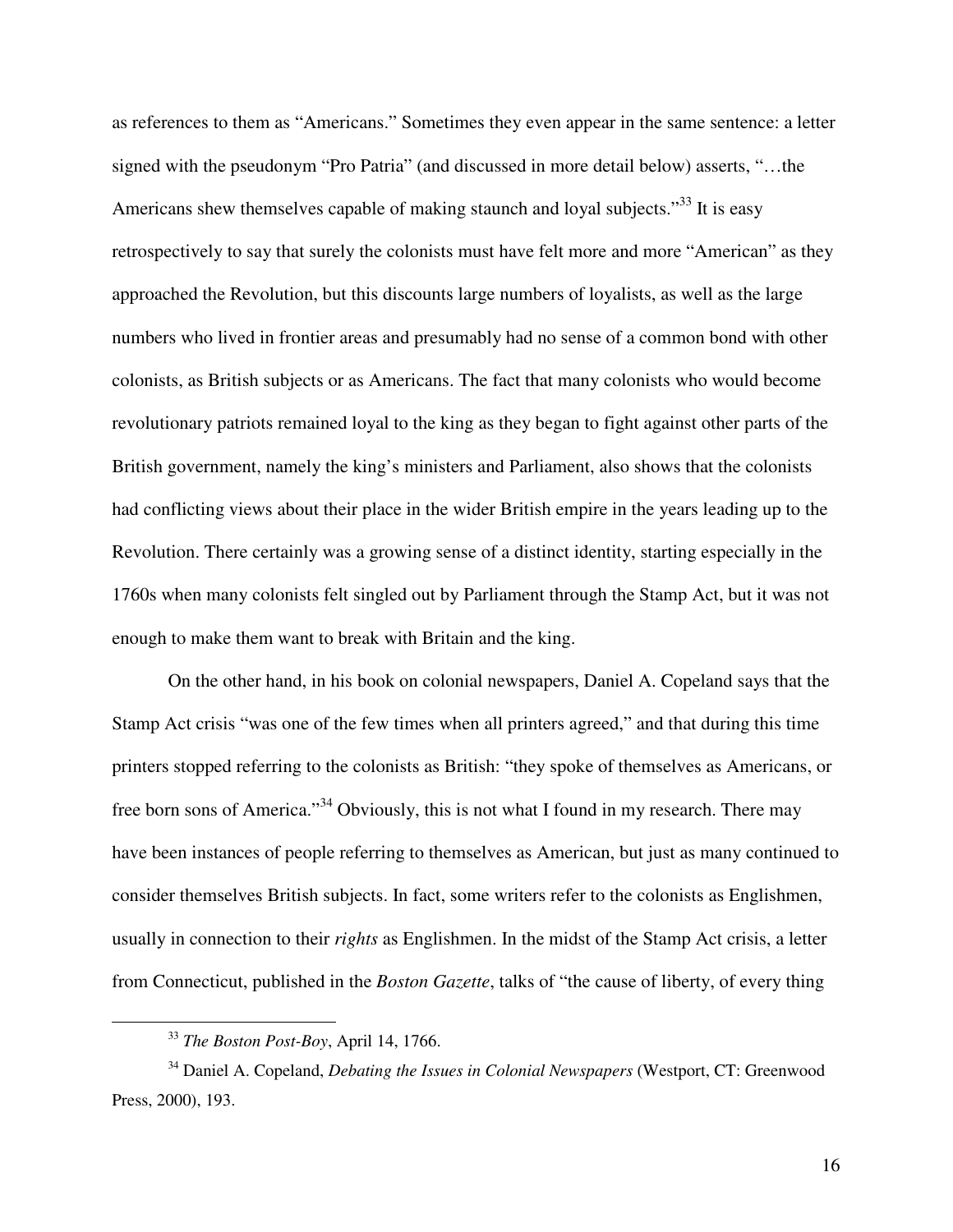valuable and dear to us as men, and as Englishmen especially..."<sup>35</sup> Copeland's first conclusion does appear to be true, though: all of the papers I studied, whether their printers would become patriots or loyalists during the Revolution, opposed the Stamp Act. For example, the *Boston Post-Boy*, known as a Loyalist paper, ran under its masthead for many months the words: "The united Voice of all His Majesty's free and loyal Subjects in America, --- LIBERTY and PROPERTY, and NO STAMPS." Thus, even papers and printers that were ostensibly loyal to Britain and the king opposed the Stamp Act and the actions of Parliament.

 While words such as "American" or "subjects" are easy enough to locate in a colonial newspaper, many difficulties arise when using these papers as a primary source, especially when looking for opinion, subjective information, or the context or meaning behind the use of a single word. The news and letters printed in papers often came from other cities, colonies, or countries. One issue of a Boston newspaper could include news taken from Pennsylvania, Barbados, or London. Even if the source of the news is known, it is sometimes impossible to know whether the words in a Boston paper, for example, are those of an original paper in London, of the man who relayed the news from London to Boston, or of the Boston printer. For example, news about a speech made in the House of Commons by Irish MP Isaac Barré, a supporter of the colonists' fight against the Stamp Act (and the man who coined the phrase "Sons of Liberty"), was reported in the *Boston Gazette* on May 13, 1765: "He said the Americans were a brave people, inflexably loyal, and affectionately attached to his majesty's person and family."<sup>36</sup> It is difficult to know whether Barré used the word himself, a London printer originally chose the word, or Gill and Edes first chose the word when they published the news in Boston. Problems such as these make it difficult to interpret the use of the word, whether a Briton used it and thus showed solidarity

<sup>35</sup> *The Boston Gazette*, September 16, 1765.

<sup>36</sup> *The Boston Gazette*. May 13, 1765. (Boston, MA: Gill and Edes, 1765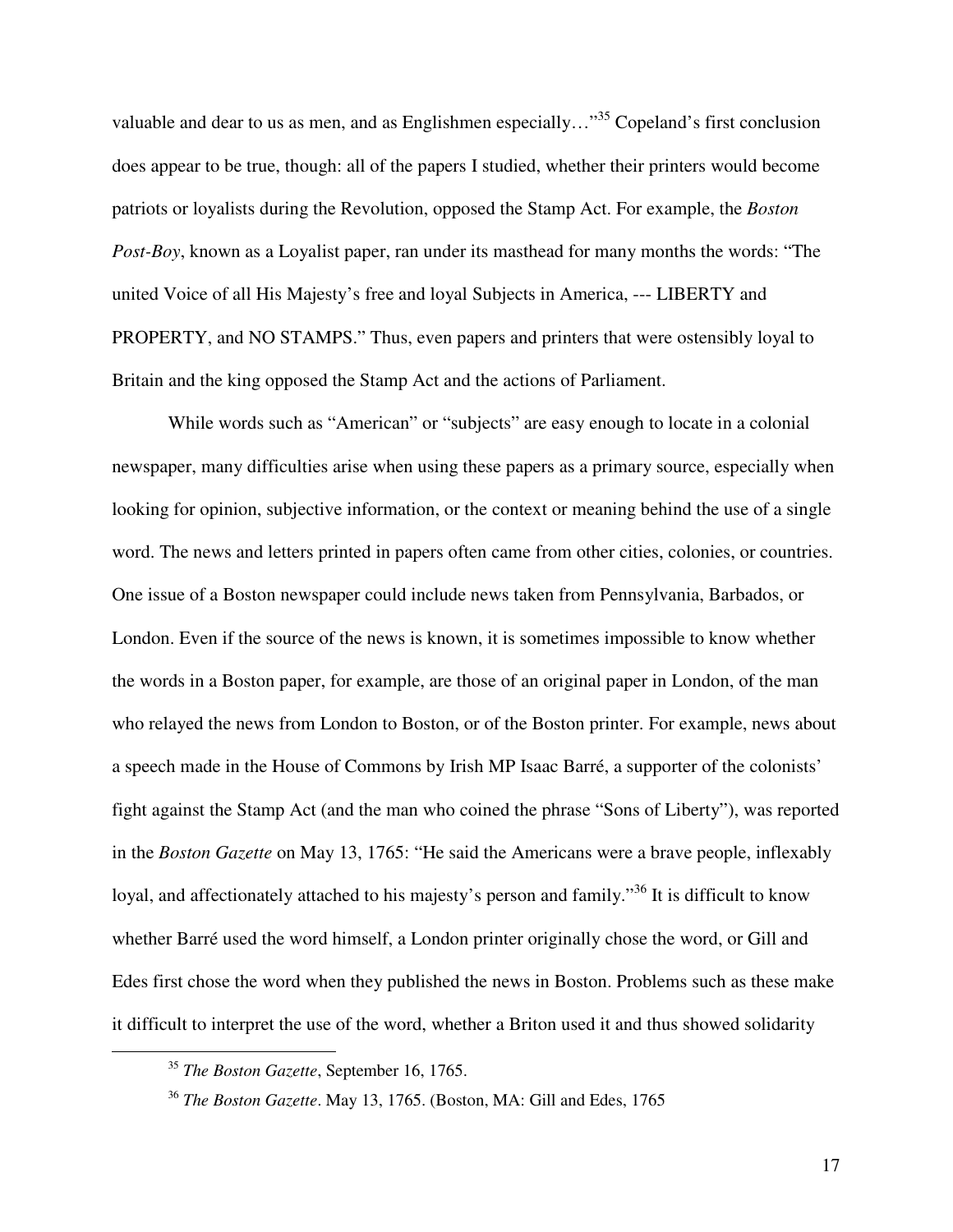with the colonists or perhaps felt secure enough in America's connection to Great Britain to use such a distinguishing word, or whether an American chose to use it and emphasize that distinction, or whether there was any political motivation behind it at all.

 Another problem with using these newspapers is often the impossibility of knowing whether a writer uses the word "American" as a conscious political statement, or whether they simply found it to be the most convenient noun to use to describe the colonists. Many uses of the word do seem to have been used without a political bias, especially in the one-sentence news reports from other cities that appear in every issue: "The grand question, Whether the British Parliament have a right to tax the Americans, has been determined in the affirmative, almost unanimously" or, "That the British Parliament have a right to tax the Americans, is now no longer a matter of dispute."<sup>37</sup> A strong bias is not apparent in these reports. Both contain simple explanations of the proceedings of Parliament and thus the use of "Americans" here cannot be out of a political bias. If the news report had a readily apparent bias toward Parliament, and supported their decision, it would make more sense that they would use a description that would more closely identify the colonists with Britain, by calling them subjects, rather than distinguishing them as Americans. This perhaps shows us that "American" was a generally accepted term to use when reporting on the colonists, with or without political motive. An extract of a letter from London in 1764 also contains a neutral use of the word "Americans," when discussing their presence in London during Parliamentary debates: "This was the Debate of Yesterday, from the sitting of the [words obscured] Midnight; and at which all the Americans in and about this City attended, and several were examined at the Bar."<sup>38</sup> In this example, "Americans" seems to only be used to distinguish those people from the colonies who happened

 $\overline{a}$ 

18

<sup>37</sup> *The Boston Post-Boy*. April 21, 1766. *The Georgia Gazette*, May 21, 1766.

<sup>38</sup> *The Boston Post-Boy*, June 11, 1764.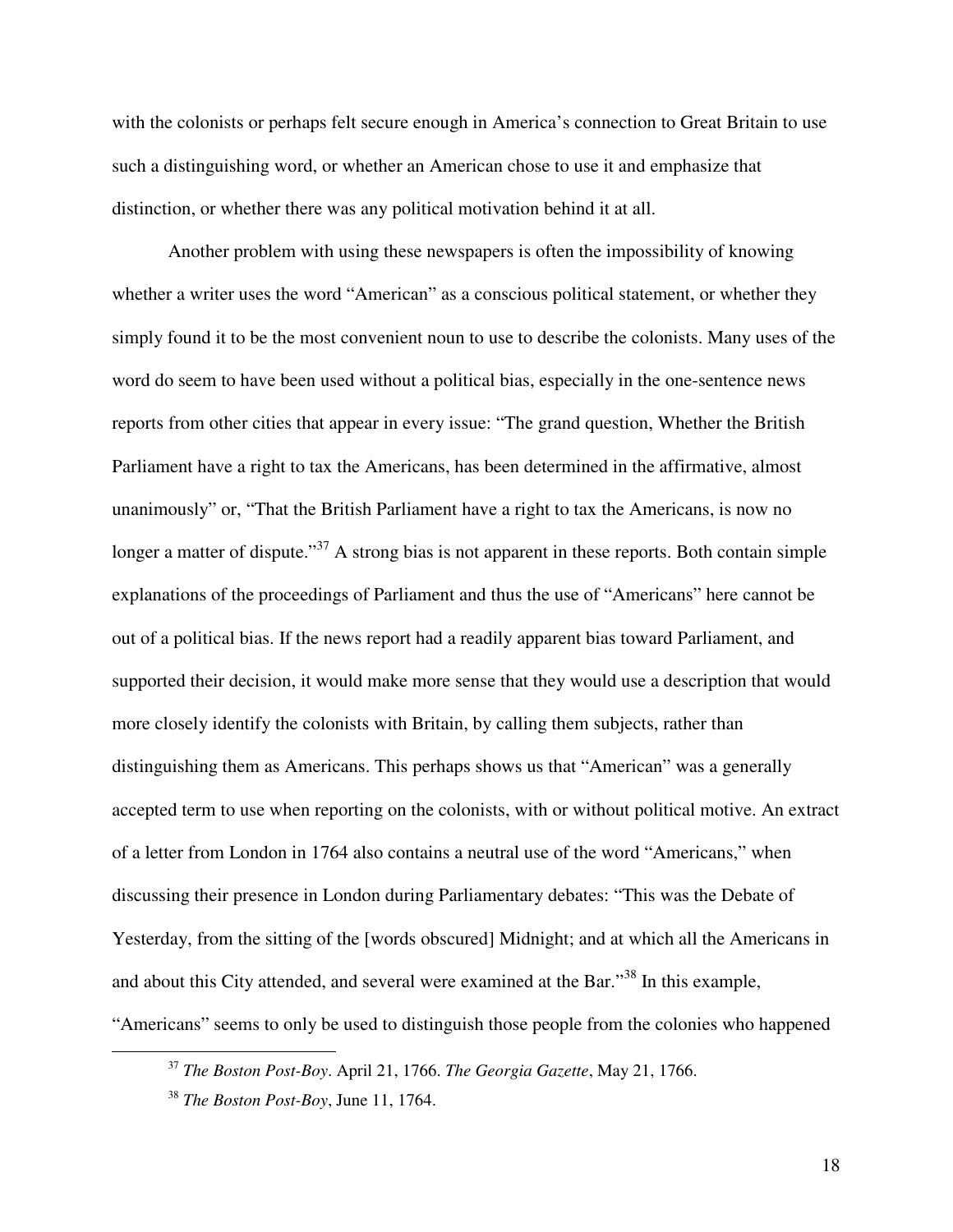to be in London at the time. Another letter, first published in a London paper and written under the pseudonym of "Pacificus" makes an equally neutral statement after discussing the various way that Parliament could react to the colonists' resistance to the Stamp Act: "Whether the Americans do not deserve this Treatment, I shall leave to the Consideration of the Reader." He does not express an opinion and seems to have no personal feelings either way about the colonists. The use of a pseudonym, a common feature in almost every letter published in a colonial newspaper, also makes it difficult to know the author's intent because the true identity of the writer cannot be known and thus, we cannot know more about their personal lives, opinions, and other political activities.

 Having said this, though, the fact that "American" was even an option, rather than "subject" or "Briton," is very telling. "Americans" had become a distinct enough group that they warranted their own title, separate from their fellow subjects in Great Britain. This may go back to the fact that by the end of the French and Indian War the colonial and British soldiers had interacted enough that they saw differences between themselves and needed a way to distinguish each other, out of convenience more than anything else. People had been using the word American as a noun even before the French and Indian War. Colonists had used the word as far back as 1691, when Cotton Mather called himself a "rude American," or in 1701 when a pamphleteer signed off as "An American."<sup>39</sup> Mather's use appears self-deprecating and not at all a term of pride in a certain identity, and the pamphleteer may simply have used "American" as a convenient geographical identification, rather than as a political statement. These uses appear to be anomalous and cannot be used as evidence of any sort of unique "American" identity at the turn of the eighteenth century. The first widespread use of "American" appears during the War of

<sup>39</sup> Albert Harkness, Jr., "Americanism and Jenkins' Ear," *The Mississippi Valley Historical Review* 37, no. 1 (June 1950), 88.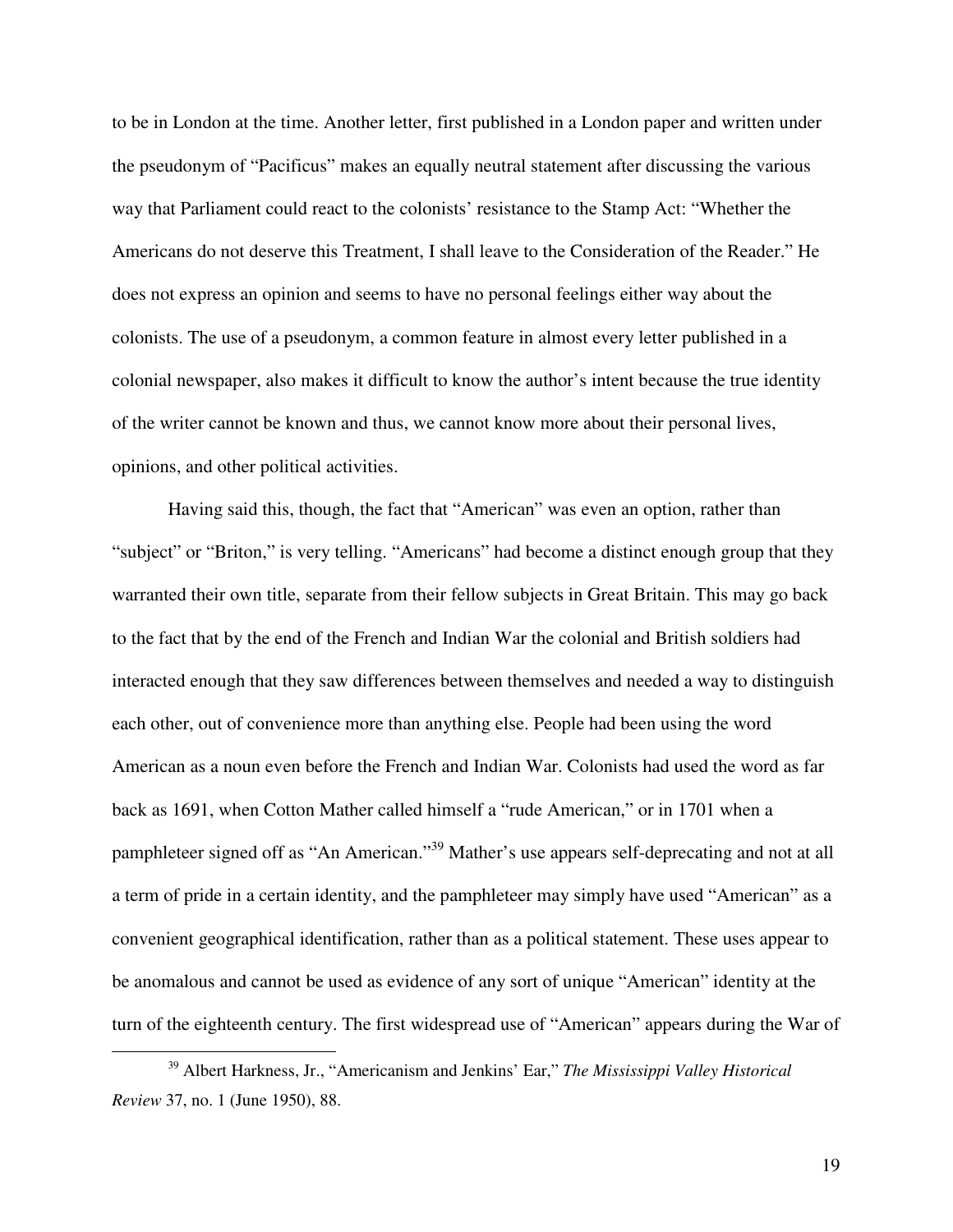Jenkins' Ear in the 1740s, the first time that Britons and colonists interacted on a large scale.<sup>40</sup> British soldiers used the word "American" to distinguish the colonials, usually as a term of disrespect, or at least to establish them as a group who seemed strange and foreign.<sup>41</sup> For example, when the issue of soldiers from the thirteen colonies settling in the Caribbean arose, English Admiral Edward Vernon believed that "only unserviceable Americans…[should be sent] back to their own continent." On the other hand, in an article on British perceptions of the colonists in the eighteenth century, Stephen Conway adds that the colonial soldiers during the War of Jenkins' Ear referred to themselves as Americans as well and, most importantly, the description of the colonists as "American" on either side was "probably as much geographical as political."<sup>42</sup> Whatever the earlier motives of earlier colonists and Britons, by the 1760s both colonial and British writers were using the word "American" (among many other words) to refer to the colonists in newspapers.

 One obvious fact is that, while many people, colonists and Britons alike, use "American" to describe the colonists, many other descriptive words appear in newspapers throughout the 1760s and 1770s. "American subjects," "British subjects," and "North-Americans," can be found in the pages of colonial newspapers, all of which can have very different implications. "North-American" seems the closest to "Americans," but it can also be broader, or even narrower, in scope. "Americans" may refer to just the colonists in the thirteen colonies while "North-Americans" may refer to colonists in Canada, or even the Indies. On the other hand,

-

<sup>&</sup>lt;sup>40</sup> The War of Jenkins' Ear, eventually subsumed into the larger War of Austrian Secession (1740-48) and instigated by the severing of English Captain Robert Jenkins's ear by Spanish forces off the coast of Florida in 1731, was fought between Britain and Spain in the Caribbean, starting in 1739.

 $41$  Harkness, 88.

<sup>&</sup>lt;sup>42</sup> Stephen Conway, "From Fellow-Nationals to Foreigners: British Perceptions of the Americans, circa 1739-1783," *William and Mary Quarterly* 59, no. 1 (January 2002): 77.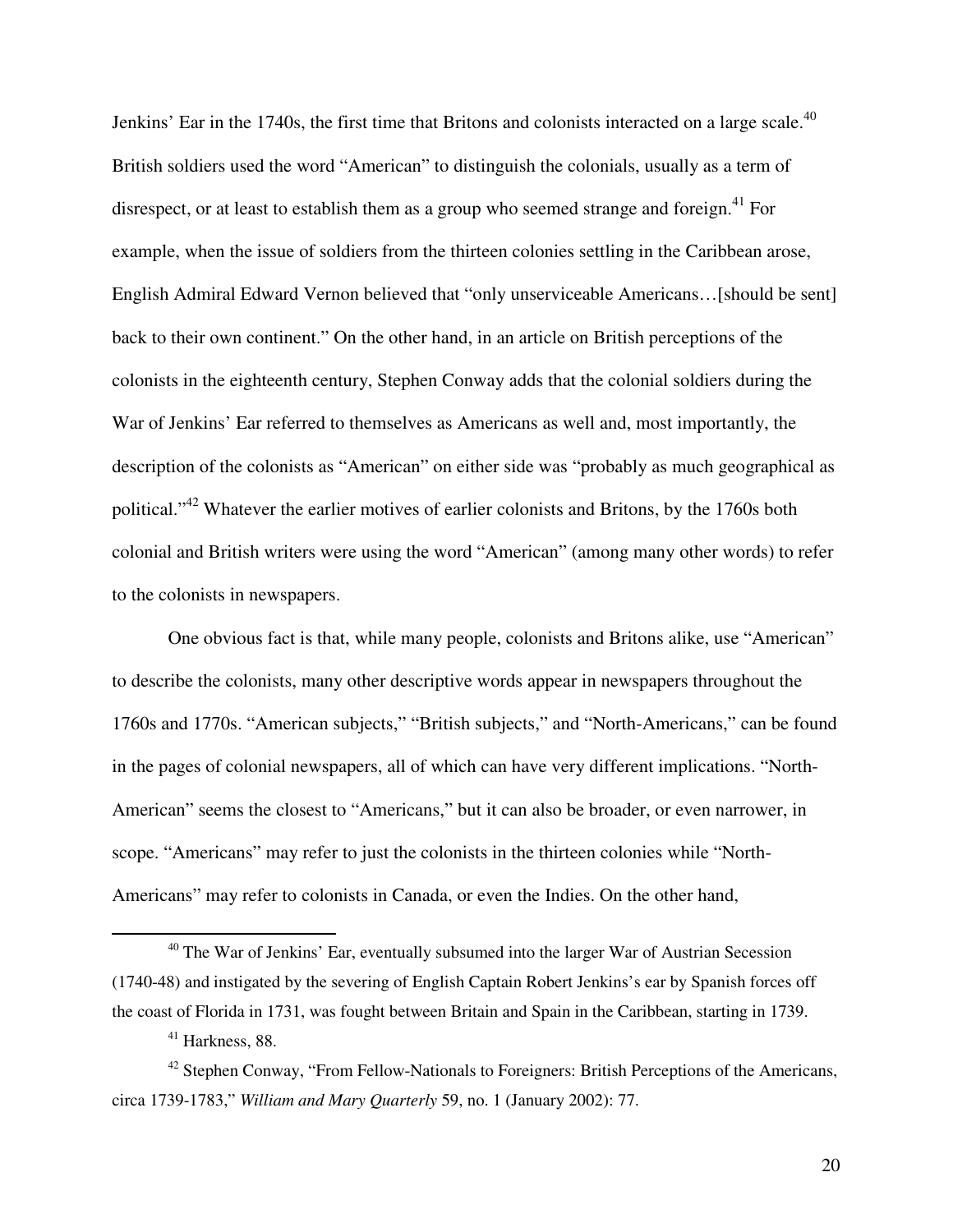"Americans" may refer to any person living in *the Americas*, while "North-Americans" may refer more specifically to the colonists in what we now know as "America," excluding those colonists living in the Caribbean or Canada. This dichotomy perfectly illustrates the issue of the inability to know a writer's intent: sometimes it is impossible to know who exactly a writer means by "North-American," what his intent was—political, geographical, or otherwise—in using the word, or whether he had any intent at all and it was simply the first noun that he could think of.

 A pair of letters from the *Boston Gazette* in May of 1766 contains good examples of the use of "North-American" to describe the colonists, as well as offering some insight into the political implications of the word and a connected identity. The editors preface the first letter, published on May 12, as "from a North-American, now on the Island of Barbados."<sup>43</sup> The writer explains that when he discovered the Barbadians had "tamely submitted" to the Stamp Act, he felt "truly North-American," but he also goes on to explain that the Barbadians do not resist the Act because it would be detrimental to their economy, which depends on trade with Great Britain. By saying he feels "truly North American," he implies that true North Americans resist the Stamp Act, fight for their liberties, and react negatively to anyone who does not feel the same way. This "true" North American also explains that this lack of resistance he sees to the hated Act "would exasperate to a Degree of Madness every Man who is worthy of the Name of a Briton." Thus, he refers to the colonists both as North Americans and as Britons, without seeing any conflict between the two terms. It could be said that he uses "North American" simply as a geographical convenience, to distinguish a group of people living in a certain place, but his use of the word has political implications as well: not only do such people live in North America, but

-

21

<sup>43</sup> *The Boston Gazette*. May 12, 1766.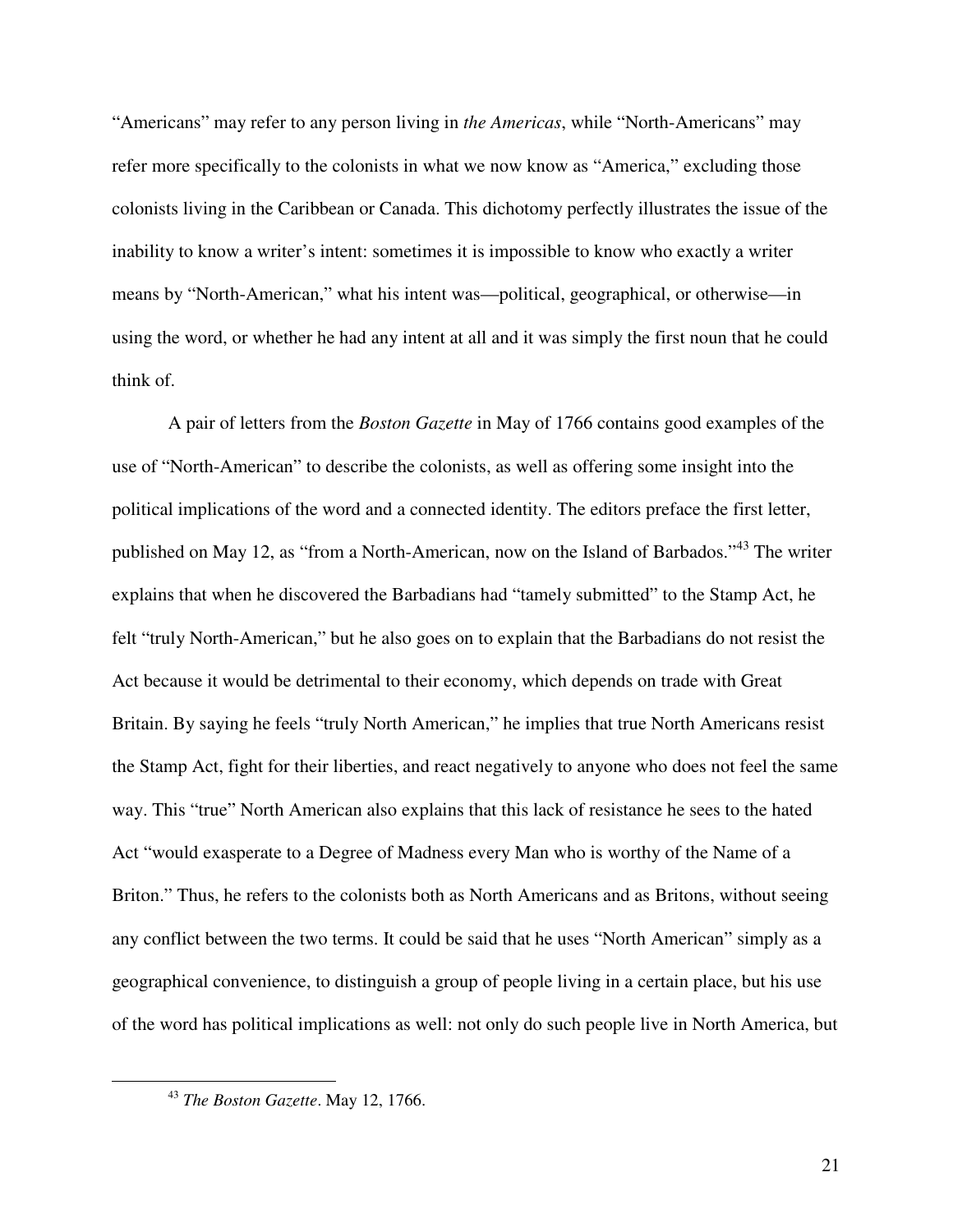they have a certain set of standards and ideas about the Stamp Act, or at least he wants his readers to believe they should.

 One week later, another letter appears, criticizing the letter from Barbados. This writer begins, "I observed in your Paper of last Monday, a very pompous Epistle, said to be wrote by a North American, but from the Spirit of it, much more like to have come from a slavish Creole."<sup>44</sup> This writer continues his attack on the first writer, calling the inhabitants of Barbados slaves because they submit to the Stamp Act. He takes exception to the idea that they are "Fellow Subjects" and asserts, "we disdain the Relation, that we are the Fellow Subjects of Freemen, not the Fellow Subjects of Slaves." He ends his letter by writing "if he continues the Business of an Apology Maker, please to advise him to assume some other Title than that of A North American, since if he is really one, and has given us his Sentiments without a Fee, he is a Bastard and no Son" and signs as "A True North American." Thus, these two letters demonstrate that some colonists understood that words like "North American" could have political implications and used them for political purposes: if someone wanted to call themselves a North American, they should have a certain set of ideals and beliefs regarding politics, namely the Stamp Act. This logic could be applied to "American" as well, although these letters do not give a specific example of that.

 The use of "Briton" by the first "true North American" discussed above to describe the colonists brings up another point about colonial identity, especially during the 1760s. After the passage of the Stamp Act, many colonists were eager to assert their status as Britons or Englishmen in order to tap into the rights inherent in being British subjects, derived from the

-

<sup>44</sup> *The Boston Gazette*. May 19, 1766.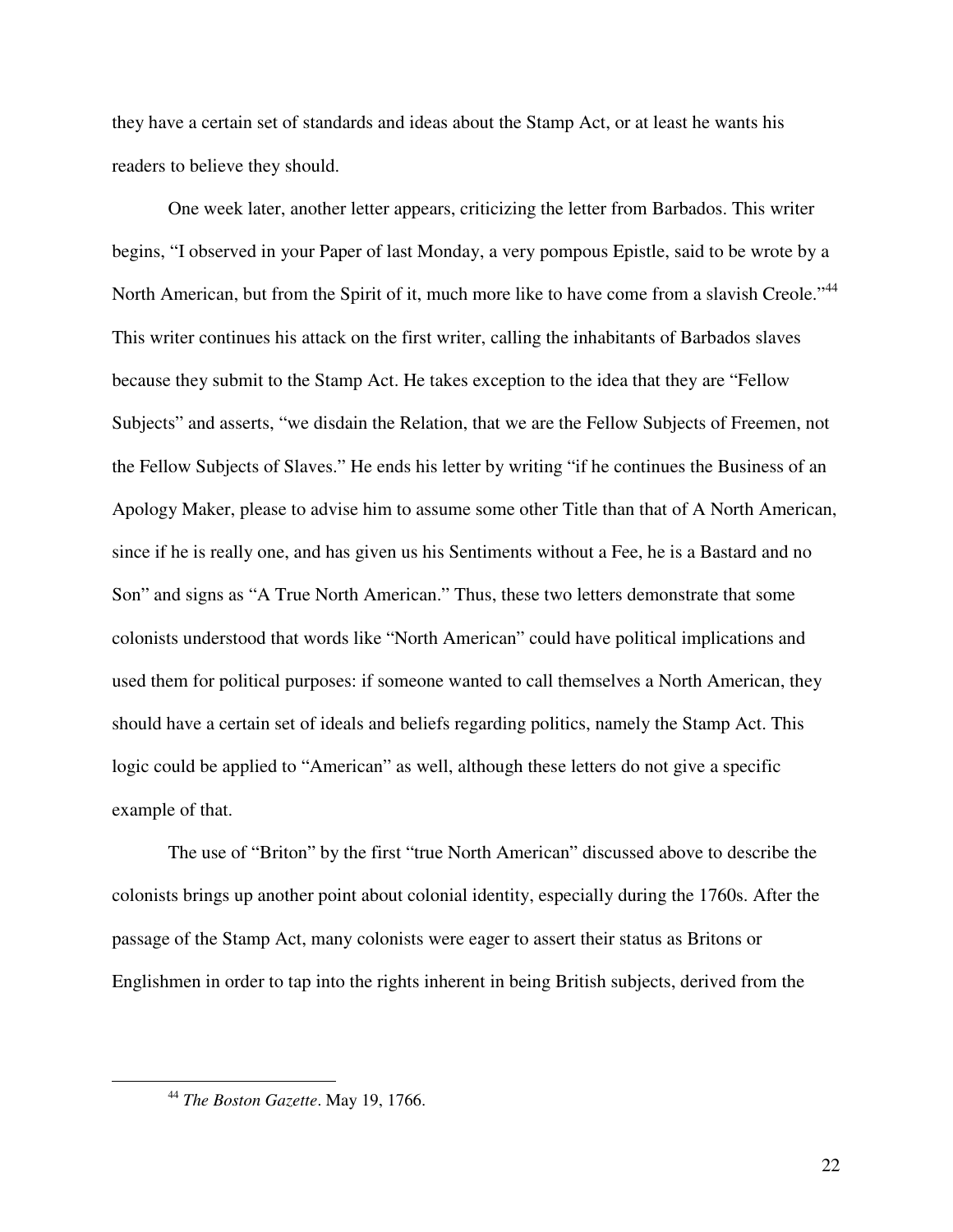constitution, which they felt had been violated by the Act.<sup>45</sup> This was not just a rhetorical strategy to achieve their desired goal. Many colonial writers who use words like "Briton" or "Englishman" to describe the colonists considered themselves Englishmen. One letter writer in July, 1765 gives a perfect example of this mentality. He explains that those people who would justify the Stamp Act do so by asking, "Are not the people of America British Subjects? Are they not Englishmen?" If so, as subjects of the king they are also subject to the rule of Parliament. The writer counters by saying "Yes, ye base hirelings, —we are British Subjects—we are Englishmen," which he gives more ideological meaning. As true Englishmen, the colonists are "more than ever attentive to their Rights and Privileges," which have been violated by Parliament's actions.<sup>46</sup> A statement issued by members of the Connecticut House of Representatives echoes these sentiments when they describe "the Rights and Privileges of the British Constitution, which we have not forfeited, but ought to hold, as Englishmen..."<sup>47</sup> The writer, along with many others during the Stamp Act crisis, emphasizes this connection, rather than asserting a separate identity, to gain the benefits of a British subject, such as the right to not be taxed without consent. Thus, a colonist could attack the British government while still maintaining his identity as a loyal subject and an Englishman.

<sup>45</sup> Legal theorist Thomas C. Grey explains in *Origins of the Unwritten Constitution: Fundamental Law in American Revolutionary Thought* that the colonists adhered to the idea of unwritten, fundamental law—natural rights that were superior to any "organs of government"—an idea which had existed since the Middle Ages in English legal theory. By violating the colonists' natural rights, Parliament made it possible (and even necessary) for the colonists to oppose legislation like the Stamp Act because if they did not revolt, it would lead the English to continue passing illegal legislation.

<sup>46</sup> *The Boston Gazette*. July 15, 1765.

<sup>47</sup> *The Boston Post-Boy*, November 11, 1765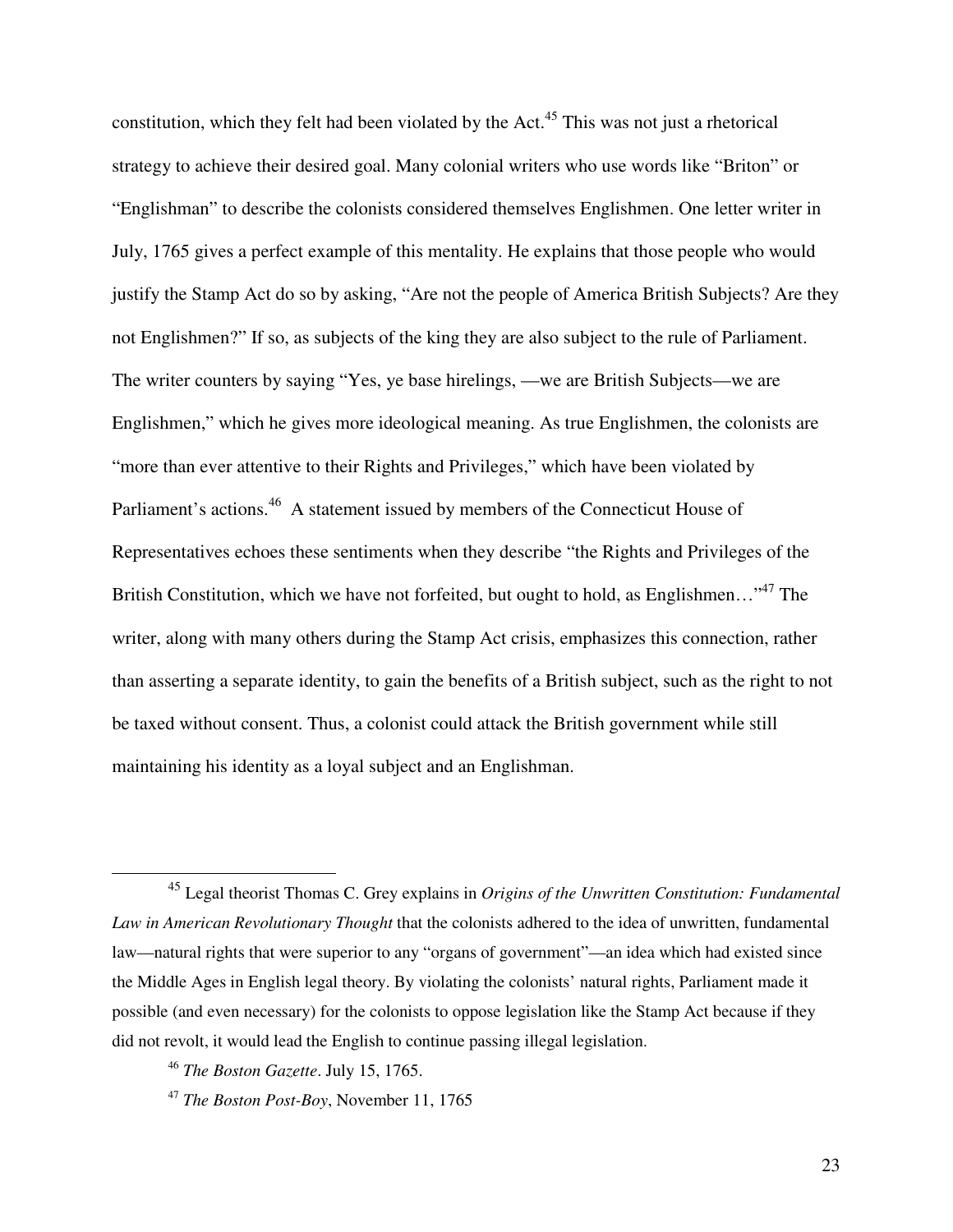This mentality continued after the Stamp Act had been repealed, but when other political events in the colonies threatened the colonists' sense of their rights as Englishmen. Resolves drawn up in Lexington, Massachusetts, in 1773 express solidarity with Bostonians and their struggles for liberty, and pledge that they are ready to take measures "for the preservation, or recovery, of our rights and liberties, as Englishmen…"<sup>48</sup> In January, 1774, the *Boston Gazette* published a series of articles written by Josiah Quincy, Jr., a Boston lawyer and patriot, which scrutinized and attacked a group of letters written by Governor Thomas Hutchinson in the 1760s, which had been published a few months before and seemed to have evidence of Hutchinson's desire to abridge the colonists' rights. Quincy, under the name of Marchmont Nedham (who himself was a propagandist publisher in seventeenth century England), in his attacks on Hutchinson, mentions "those liberties, which are peculiar to us as Englishmen."<sup>49</sup> With the Revolutionary War less than a year and a half away, even men known for their revolutionary leanings still stressed their identities as Englishmen, in order to take advantage of the rights they still saw as theirs as British subjects.

 The use of "subjects" (as in, "his Majesty's subjects") by colonial writers offers the same insight into the conflicting ideas about an American identity as the use of "Englishmen" or "Britons." It extends further, though, because there are more opportunities for variation. Within the newspapers, the colonists are variously called "his Majesty's subjects," "American subjects," "British subjects," and "British American subjects." Each one of these phrases offers a slightly different interpretation of the colonists' identity. "His Majesty's subjects" would make no distinction with other subjects in any of the other colonies or in Britain and thus would not express any idea of the American colonists being a distinct group. Typically, though, a

<sup>48</sup> *The Boston Gazette*, December 20, 1773

<sup>49</sup> *The Boston Gazette*. January 17, 1774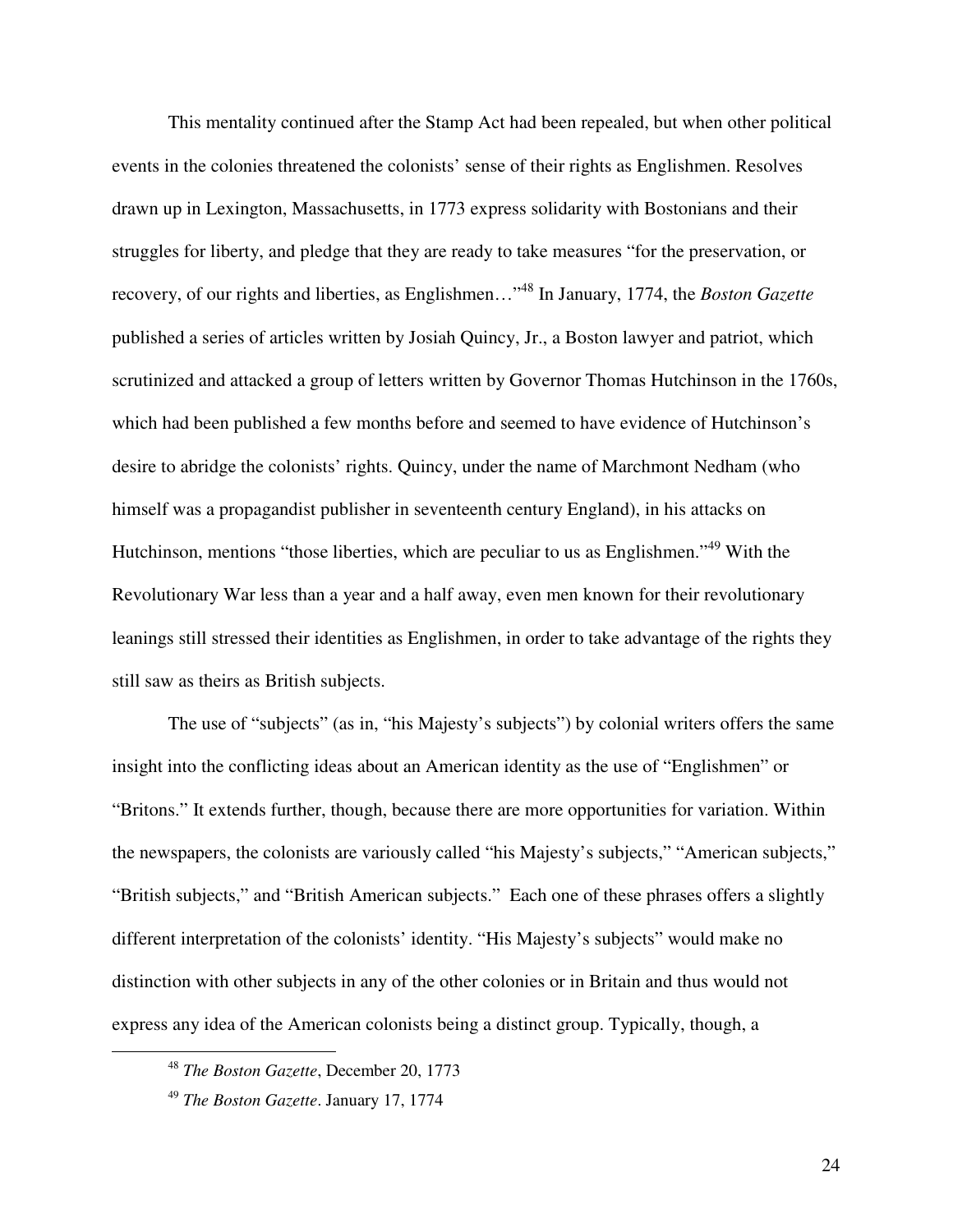distinction *is* made, such as "his Majesty's subjects in the colonies" or "his Majesty's subjects in America." This is usually done to emphasize the distinction first made by Parliament in passing the Stamp Act. At the same time, however, using "his Majesty's subjects" rather than "British subjects," makes the distinction more vague: they can be Americans, while still being subjects of the king, just as a Barbadian could be a subject of his Majesty while still being a Barbadian. Using "British subject" implies a closer connection to being British, rather than leaving the place of origin vague and unspoken, but it also leaves out large numbers of the colonists who did not come from Britain and never considered themselves Britain. Just as when using "Briton" or "Englishman" to describe themselves, colonial writers refer to themselves as British subjects only when emphasizing the inherent rights that go along with the distinction.

 The fact that many colonists still saw themselves as loyal subjects of the king can explain why the Stamp Act crisis actually caused them to reconsider this connection. The violation of rights they saw in the act may have been an impetus for the forming of a separate identity. As royal subjects, the colonists assumed they had access to all the rights of other British subjects. When Parliament imposed the Stamp Act, many colonists saw themselves as singled out from their fellow subjects in Britain, whose rights were not violated in the same way. Many colonial and British writers did continue to identify the colonists as "his Majesty's subjects," but they also saw a distinction being made by Parliament. An example of this appears in a petition from the Massachusetts House of Representatives published in the *Boston Gazette* on March 18, 1765, still days before the Stamp Act had been officially passed by Parliament. In this petition, the representatives "Most humbly showeth…That every act of parliament, which in this respect distinguishes his Majesty's subjects in the colonies, from their fellow subjects in Great Britain, must create a very sensible concern and grief." This sentence demonstrates that these

25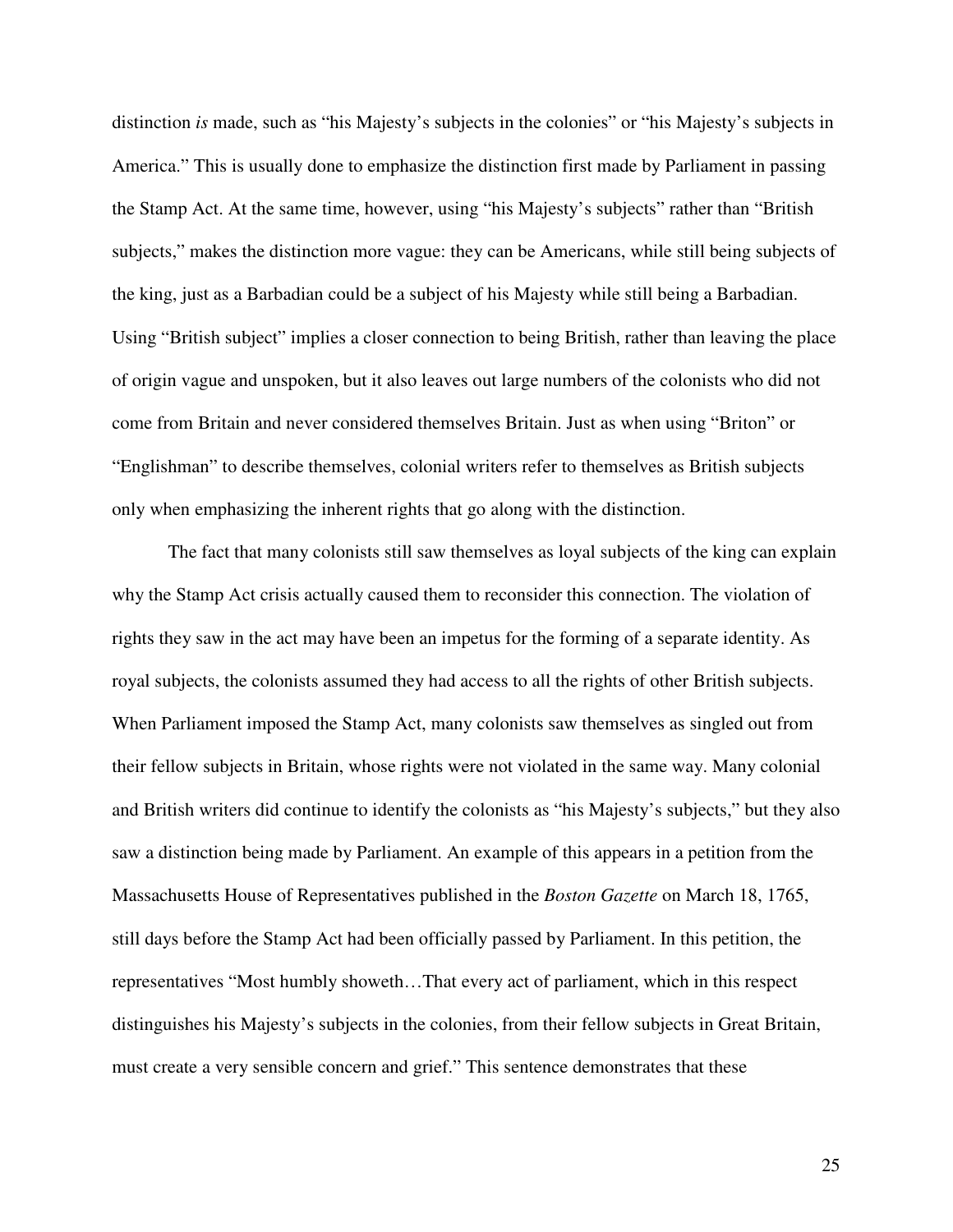Massachusetts representatives saw themselves and their fellow colonists as singled out from other British subjects by Parliament, although it is also significant that they still did see themselves as subjects. The petition gives no evidence of a completely distinct American identity, but it shows that at least some colonists in the 1760s understood that Parliament had singled them out from other British subjects.

 A letter written to the *Boston Gazette* in October, 1765 takes this mentality a step further. Under the pseudonym of Americanus, the writer explains that colonists hold the belief that "British subjects are British subjects…that those of them that live in America are entitled to the same essential privileges as they that live in Britain. Vain imaginations! Be not deceived. Instead of looking upon yourselves as subjects of the K. of Great Britain, you should remember that you are subjects of the subjects of a monarch."<sup>50</sup> Americanus seems to sow the beginnings of an idea that the colonists are not British subjects at all. The colonists are treated so differently from other British subjects that they are no longer subjects of the King but rather subjects of Parliament, something they should not want. Most writers do not go so far as to assert a hatred of their status as royal subjects, but here Americanus shows that some colonists felt a strain in their relationship with all of the government in Britain.

 Many writers echo these feelings of being singled out by Parliament. Members of the town meeting at Cambridge, Massachusetts, whose opinions on the Stamp Act were published in the *Boston Gazette* on October 21, 1765, asked why, as "His Majesty's good American subjects," must "we in America, who have in every Instance discovered as much Loyalty to His Majesty, and Obedience to His Laws, as any of His British Subjects...be thus discriminated?"<sup>51</sup> Resolves from the South Carolina Assembly, published on January 6, 1766, state that "his Majesty's liege

<sup>50</sup> *The Boston Gazette*, October 21, 1765.

<sup>51</sup> *The Boston Gazette*, October 21, 1765.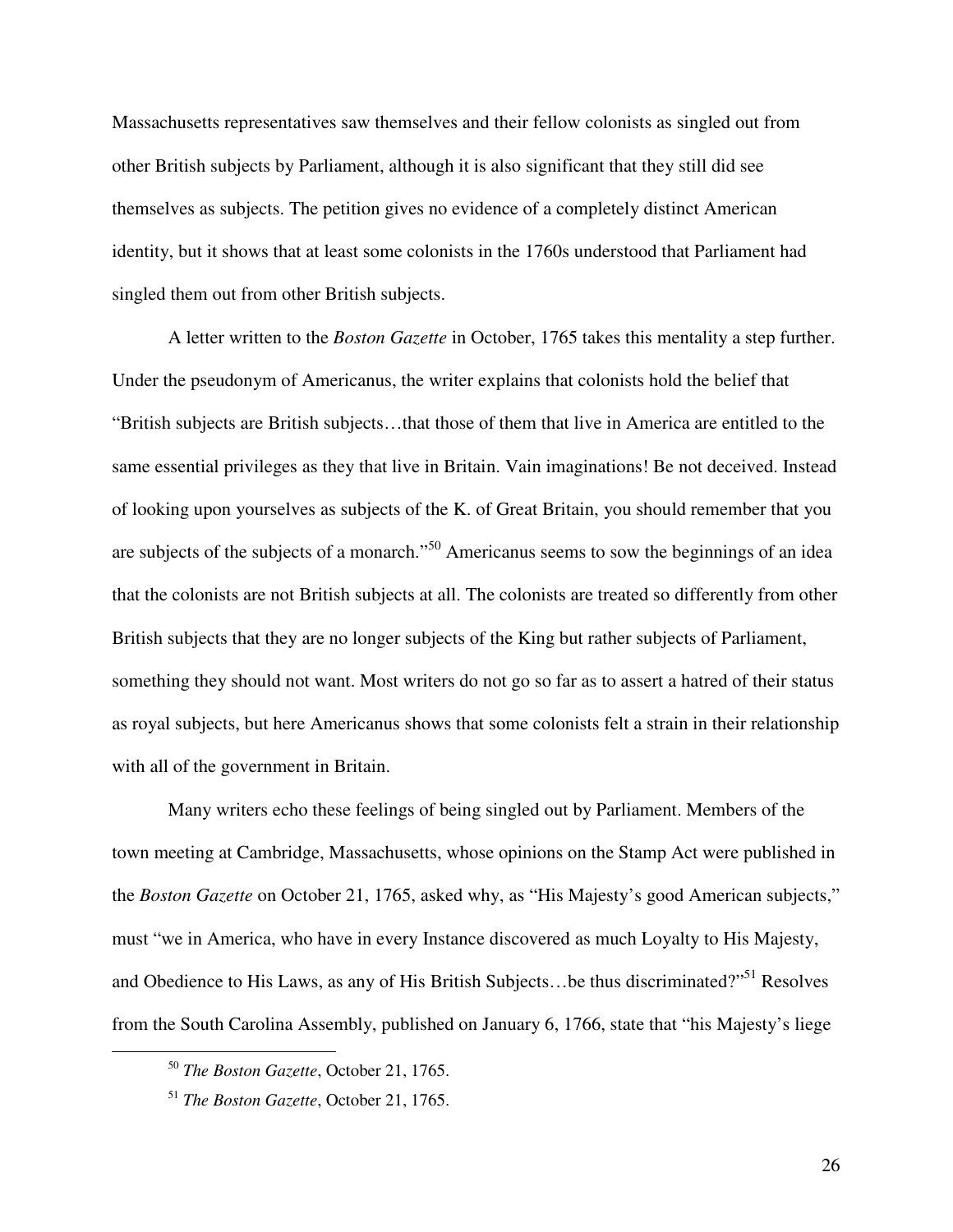subjects in this province, are intitled to all the inherent rights and liberties of his natural born subjects within the kingdom of Great Britain."<sup>52</sup> Both of these reports from political bodies within the colonies show that they saw Parliament making a distinction between themselves and other subjects of the king but still continued to refer to themselves as subjects. The example from South Carolina especially demonstrates the distinction seen by the colonists: the British subjects are "natural born" while the American subjects are "liege," only connected through their continued faith and loyalty rather than through any natural connection—they saw their connection to Great Britain and the king as different (perhaps even lesser) than that of people living in Britain.

 Symbols of solidarity with (and within) the colonists also appear from both colonial and British writers. Some British writers refer to the colonists as "brethren" or "fellow subjects," indicating that they still felt a bond between them, as a single group of people. "Pro Patria" (meaning "for the fatherland" in Latin), mentioned above, seems to fear that the colonists' opposition to the Stamp Act will lead to a break in their relationship with Britain. He insists, "If the loyal Americans can be treated as brethren…we shall ever gain the unshaken attachment of their loyalty and affection; the cultivation of which is of the utmost importance and it must tend to mutual benefit."<sup>53</sup> His pseudonym implies that he feels a continued connection to the colonies would be in the best interests of Britain. At the same time, though, the fact that he uses both "Americans" and "brethren" shows a conflict in his view of the status of the colonists, that they could possibly remain closely connected to Britain while gaining a new separate identity as "Americans."

<sup>52</sup> *The Boston Gazette*, January 6, 1766

<sup>53</sup> *The Boston Post-Boy*, April 14, 1766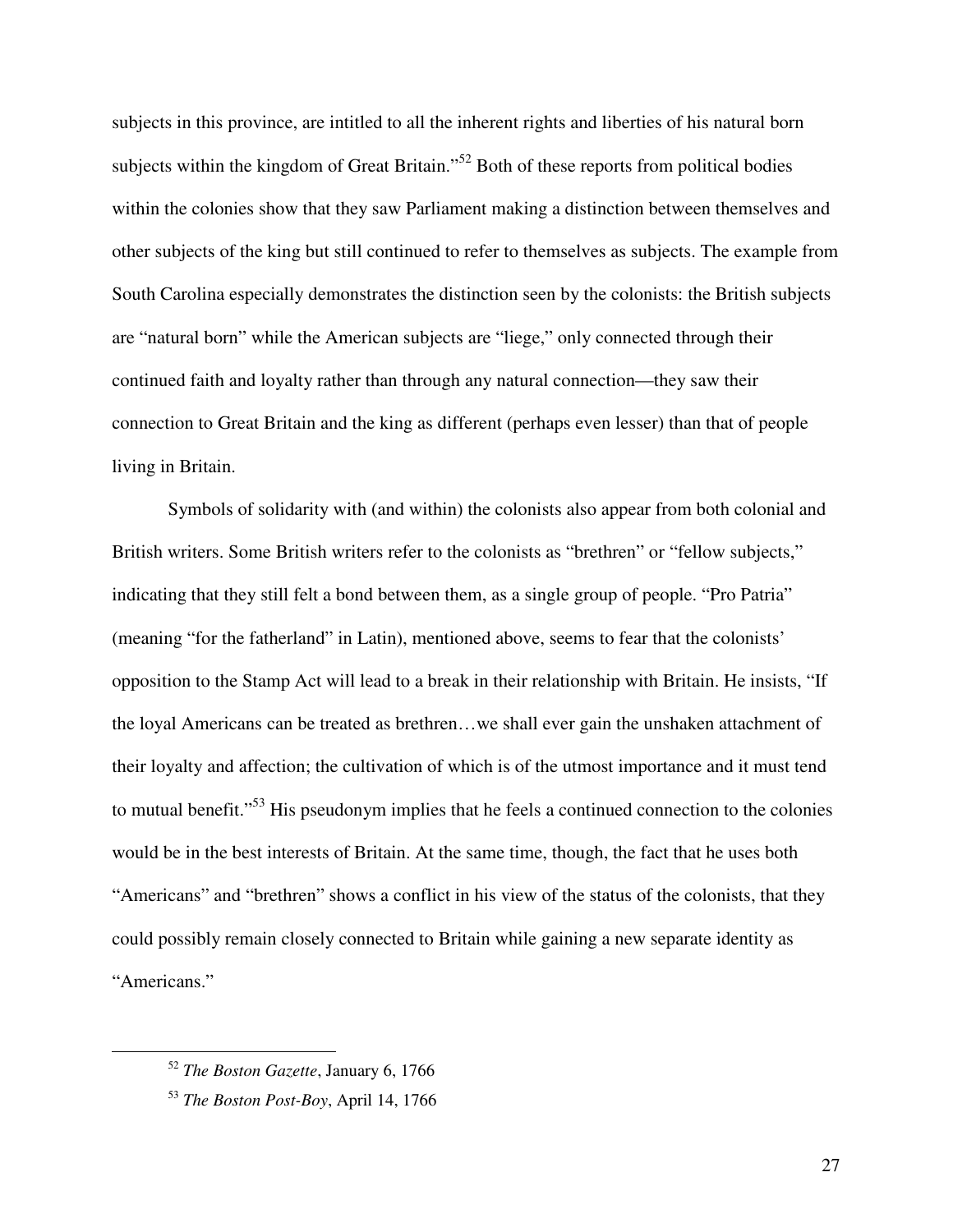Uses of the word "Americans" to refer to the colonists are equally as varied as the uses of "subjects." As stated above, attributing a political motive to a writer's choice of words can prove difficult. Often, "American" seems to be used as a convenient way to identify the colonists, rather than as any sort of political statement on their identity or political situation. Occasionally, though, as with the use of "North-American," a writer implies that being "American" includes having a certain set of political beliefs, usually in opposition to Parliamentary legislation. The closer the colonies move toward the Revolution, the more adamant these writers seem to be about the colonists' status as a single group with similar interests, although of course this tells us nothing about how the colonists actually felt about themselves, only about the feelings of the more opinionated people published in newspapers. A one-sentence news report from Philadelphia in 1765 reports that "The person appointed distributor of stamps for Halifax has declared he will not act in that office so detestable to every American."<sup>54</sup> The writer implies that anyone who would call themselves an American must hate the Stamp Act. Similarly, in a news report in May 1774 about the resistance of New Yorkers to the Tea Act, the writer expresses solidarity with their conduct and hopes it will "serve to convince Administration that when Americans perceive Insult added to Oppression and Injustice, they will always resent it in manner becoming the Character of a wise and great People."<sup>55</sup> Like the 1765 report, this writer refers to the colonists as a single group with a common interest and opinion, who hate the perceived injustices of Parliament. Also, by calling them a "People" he emphasizes their distinction as a separate group, less than a year before the start of the Revolutionary War, which can be especially telling about the writer's intentions and ideas about the political direction of the colonies. One week later, another news report in the *Boston Gazette* seems particularly

 $\overline{a}$ 

28

<sup>54</sup> *The Boston Gazette*, November 11, 1765.

<sup>55</sup> *The Boston Gazette*, May 9, 1774.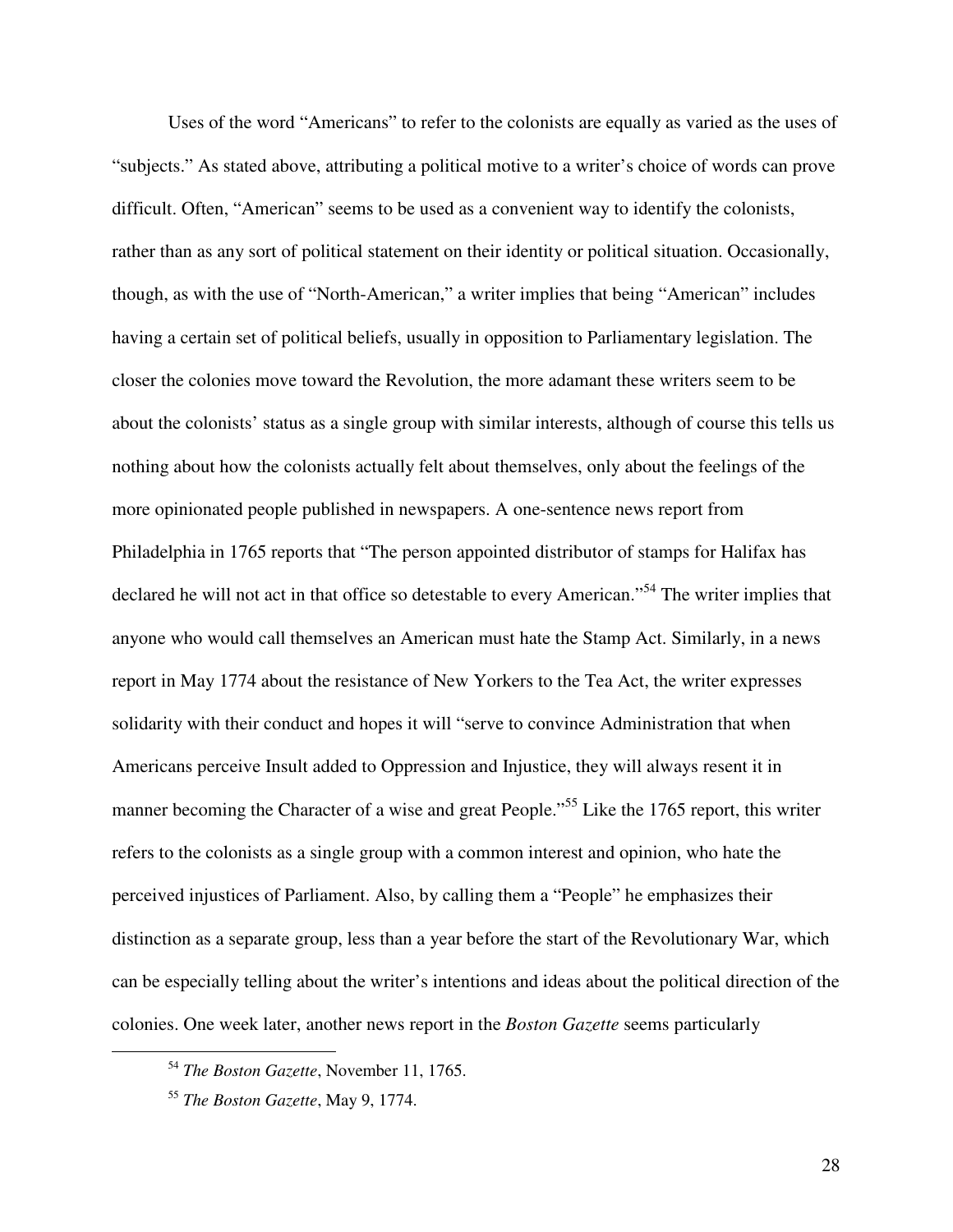propagandistic: "It appears that the drift of Administration and their good friends in England, is to break the union of the American colonies…But let us not be destroyed, let us persevere to the end, and resolve to yield our lives and fortunes, before we will submit to the iron yoke of tyranny! And let this sacred truth be borne in the mind of every American, 'By Uniting we Stand, by Dividing we Fall!"<sup>56</sup> The writer here, presumably one of the editors of the paper, seeks to rally all the colonists around a love of liberty and a hatred of tyranny, and would have them unite in the fight against the "Administration" that harms them.

 The *Boston Gazette* provides an example of a colonist actually commenting on the fact that others call the colonists Americans. A letter from London published in April of 1765 refers to colonists as "the rascally American republicans." In a footnote, which appears to have been written by the editors themselves, they explain that the letter-writer's phrase comes from a pamphlet, where "the colonists are thus strangely distinguished:" "We on the continent [as opposed to people living in the West Indies] are called barely *Americans*, excepting now and then the *plebeian republican Americans*."<sup>57</sup> In these instances, based on the adjectives used with the word, "American" seems to have a negative implication and the editors take offense at its use. This is a sharp difference from the reports published in the paper nine years later that proudly refer to the colonists as Americans and assert their distinction and unity.

 Sometimes self-identification by a writer as an American can seem self-deprecating, rather than something to be proud of. One letter from the *Boston Post-Boy* in July of 1765 is described as having been sent to a "certain great personage" in England. The writer refers to himself as a "plain American" and fears that this great personage will think his appeal presumptuous. This use of the word does show that the writer considers himself different from

-

<sup>56</sup> *The Boston Gazette*, May 16, 1774.

<sup>57</sup> *The Boston Gazette*, April 29, 1765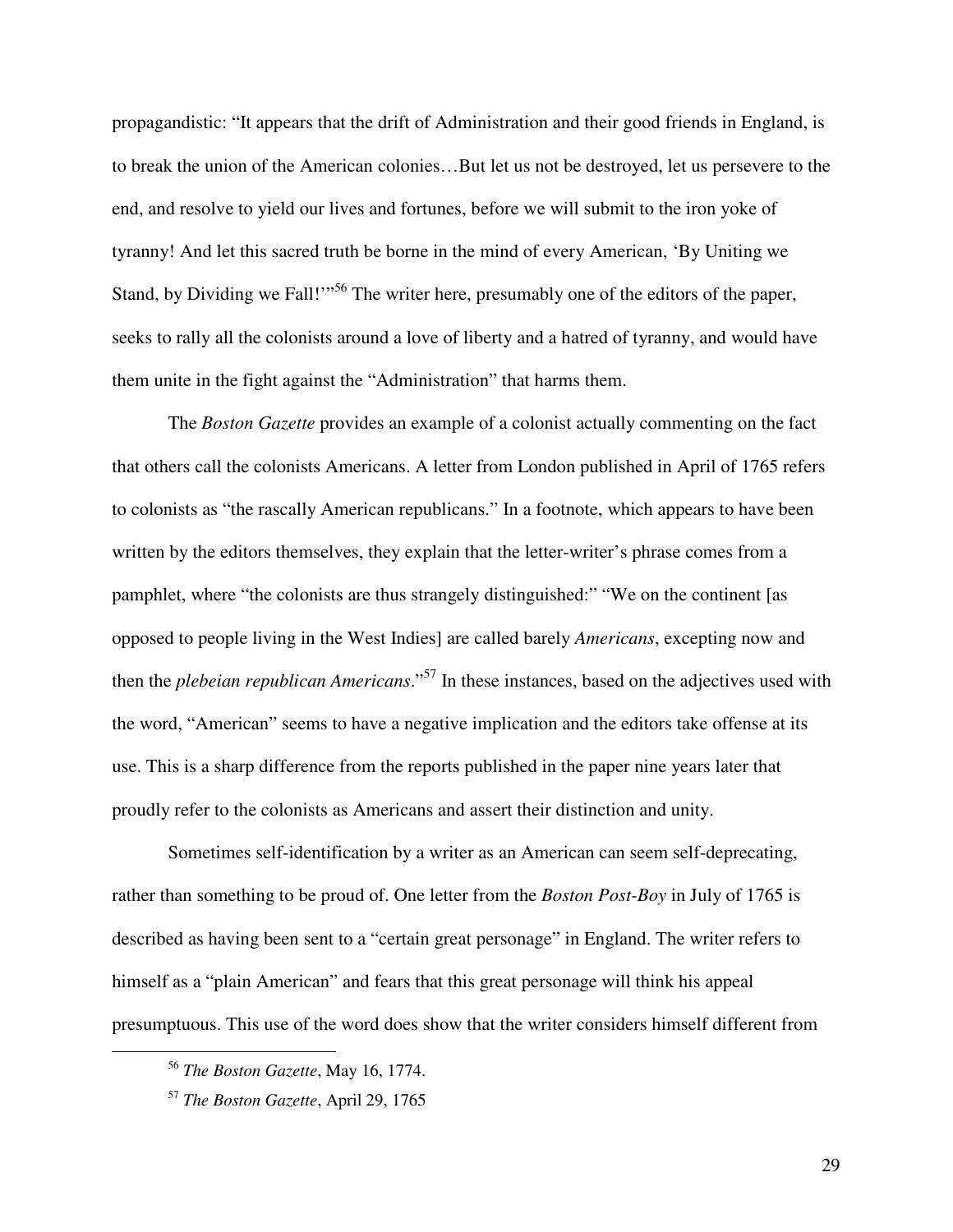people in Britain, but the deferential tone of the letter also demonstrates that, as an American, he feels inferior to the lords in Britain and seems nowhere near ready to break off from the mother country and form a separate nation. Also, the use of the singular "American" used by the writer to describe only himself gives a different impression than if he had used the plural "Americans" to describe all of the colonists, as many other writers do. The singular "American" adds to the self-deprecating tone because the writer appears more pitiable as a sole figure, rather than as one person amongst a self-identified group. This singular, self-deprecating use of American does not appear often, though, and seems anomalous amongst the other writers who call themselves Americans proudly or even without political intent.

 Many articles and letters from Britain that use "Americans" show support for their cause, in opposition to taxation. One writer, under the title "Occasional Thoughts relating to the Taxation of the American Colonies," asks whether members of Parliament, who own no property in the colonies and thus are not affected by any taxes levied there, have a right to tax the colonies—are these men "proper persons to be vested with a power of taxing the Americans?"<sup>58</sup> He logically explains that MPs can tax the British because, to be in the House of Commons, men must own a certain amount of property; they are affected by the taxes as much as any other person living in Britain. He goes on to explain that the Americans do indeed pay a large amount of taxes through all the products they import from Britain, the cost of which he estimates at two million pounds annually. Thus, he supports the liberties of the colonies and by using "Americans" shows that he may consider them a distinct people. Other British writers express similar feelings of support for the colonists' cause, but at the same time fear the idea of their independence. Writing under the pseudonym "Impartial" in 1774, one British writer chastises

-

<sup>58</sup> *The Georgia Gazette*, May 21, 1766.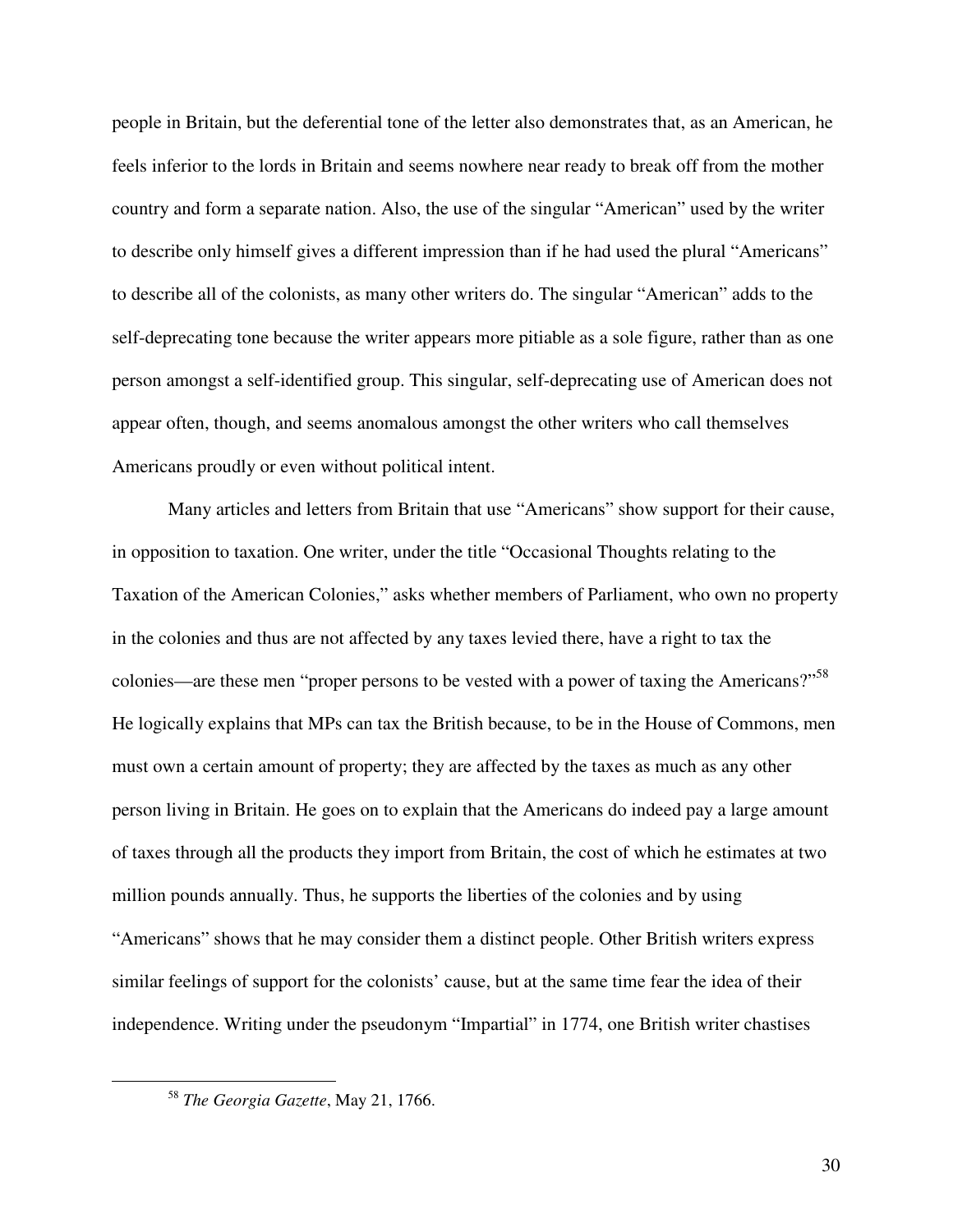Parliament for continuing "to enforce that obnoxious principle of slavery into the Colonies."<sup>59</sup> He fears that if Parliament does persist "in endeavouring to enforce the vicious sting of revenge into the Americans, a final exit may be the event," which would "be dreadfully felt in Europe." While some writers in Britain insist that the colonists have liberties without even mentioning their status as subjects, implying they saw them as something different, they still did not want the colonists to be completely separated from Britain.

 Interestingly, many uses of the word "Americans" by British writers come from reports of debates in Parliament regarding policies in the colonies. Most of these reports come from the *Boston Post-Boy*, especially in the 1770s, demonstrating its Loyalist leanings by paying more attention to Parliament than other colonial papers. Like the earlier quote from Isaac Barré, though, it is sometimes impossible to know whether a Member of Parliament originally used the word or a British or colonial printer first used it, but occasionally the reports from Parliament appear to be direct quotes. Analyzing debates in Parliament is especially helpful because the MP using the word "American" typically has a history in regards to his opinions of the colonies. Supporters of the colonists' liberties as well as those who would rather tax them use "American," which again implies that by this point it was the accepted term to use, regardless of one's political beliefs. The common usage of "American," especially only one year before the Revolutionary War, also shows a growing sense, at least among members of Parliament, of the colonists as a separate people, whether or not the colonists saw themselves as a single distinct group.

 In one report of proceedings in the House of Commons, Henry Seymour Conway, an MP who advocated for moderate treatment of the colonies in the 1760s, talks about the last session of

<sup>59</sup> *The Boston Post-Boy*, May 8, 1774.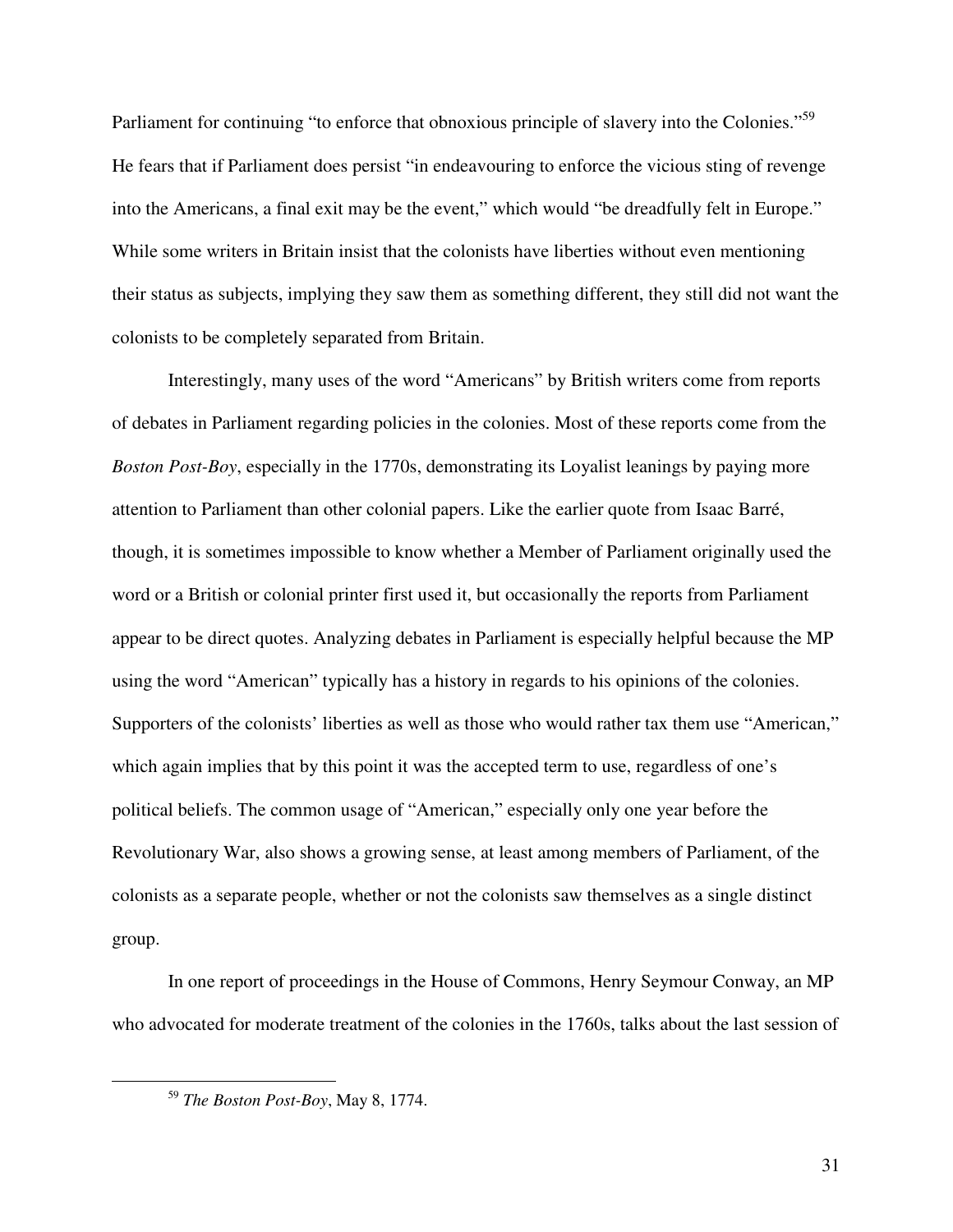Parliament where "we came to a resolution, that it might be proper to tax the Americans." He later explains that he has little knowledge of the colonies, but would like to hear the colonists' evidence of their inability to pay a tax, or ideas for a different way to tax them.<sup>60</sup> Like others, his use of "Americans" does not seem to be a conscious political statement. Perhaps he is only quoting others who used the word in the last session of Parliament. At the same time, however, the knowledge that he was at least sympathetic to the colonists could perhaps explain why he chose to refer to them as Americans rather than call them subjects and emphasize the connection to what he would have seen as a government enforcing oppressive measures.

 Colonial newspapers reveal that neither colonists nor Britons had a clear idea of the colonists' identity before the Revolution. Many of the secondary sources would lead us to believe that all colonists had a coherent idea of themselves as a single group of people, but this is not the case. The newspapers published in the decade before the Revolution demonstrate that both colonial and British writers had different ideas of how to identify the colonists. Some refer to them as Americans, implying a separate identity from Britons, and others still call them subjects of the king, emphasizing this continued connection. By the 1770s, though, many more people use "Americans" rather than "subjects," showing that at least the writers had found a common way to refer to the colonists. More radical writers sought to find or create an identity amongst the colonists as a single unified group, fighting against what they saw as the oppressive actions of Parliament. The period of the Stamp Act crisis provides particularly interesting insights into the colonists' relationship with Britain and its government, as the impetus for many colonists' feeling of separation from Britain. Despite what writers in newspapers might say or

-

32

<sup>60</sup> *The Georgia Gazette*, August 1, 1765.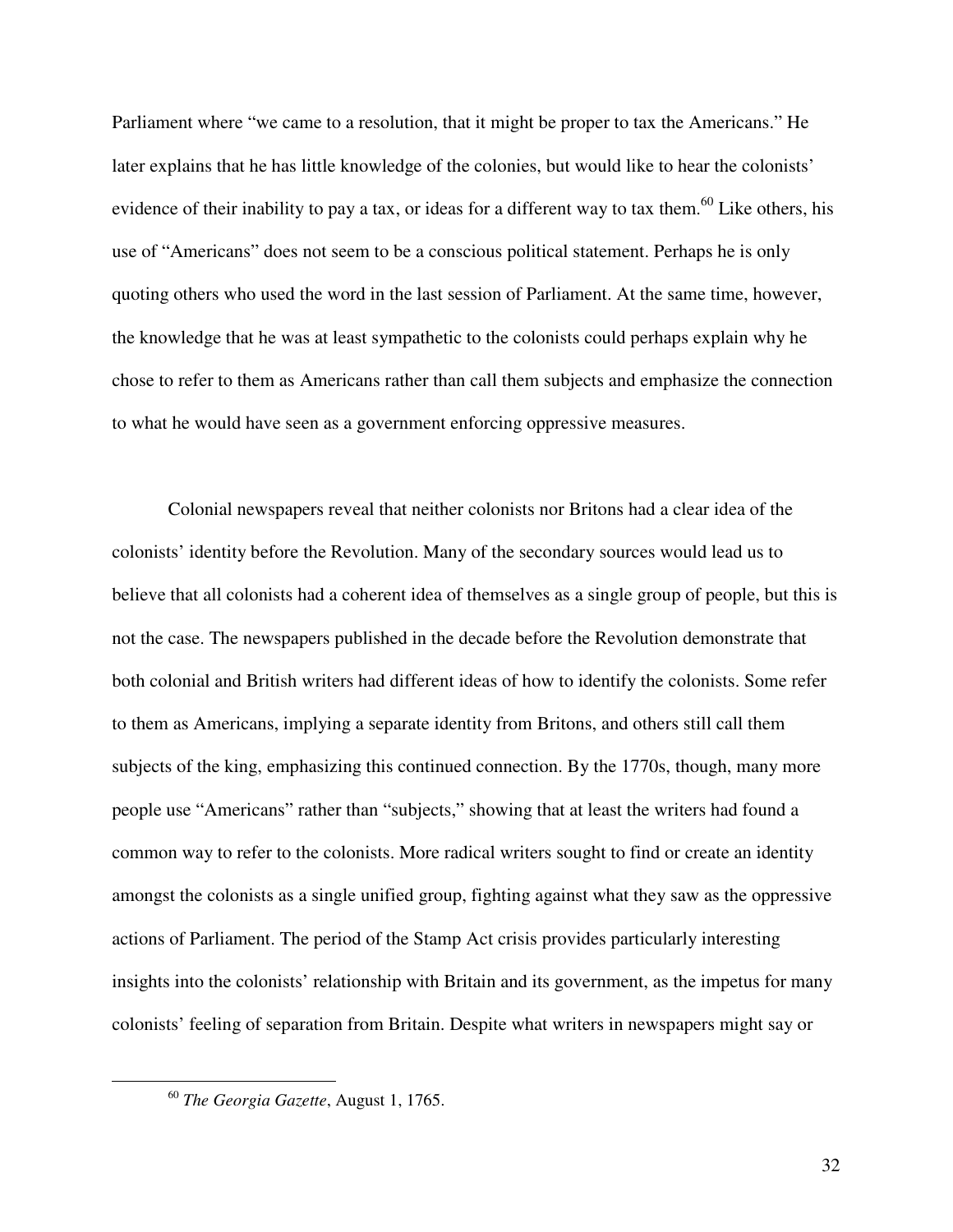hope to achieve, and despite what modern scholars might say, the abundance of words used to indentify the colonists throughout the time period and the differences between the thirteen colonies in all aspects of life show that no one single colonial identity existed before the Revolution.

## Bibliography

*Boston Gazette*. Printed by John Gill and Benjamin Edes. Boston, 1765-1774.

*Boston Post-Boy*. Printed by John Green and Joseph Russell. Boston, 1764-1774.

Bridenbaugh, Carl. *The Colonial Craftsman*. New York: Dover Publications, 1990.

- Butler, Jon. *Becoming America: The Revolution before 1776*. Cambridge, MA: Harvard University Press, 2000.
- Cohen, Nathan, ed. *Early American Newspapers (1704-1820)*. New York: Readex Microprint Corporation, 1964.
- Conway, Stephen. "From Fellow-Nationals to Foreigners: British Perceptions of the Americans, circa 1739-1783." *The William and Mary Quarterly* 59, no. 1 (January 2002): 65-100.
- Copeland, Daniel A. *Debating the Issues in Colonial Newspapers: Primary Documents on Events of the Period*. Westport, CT: Greenwood Press, 2000.

*Georgia Gazette*. Printed by James Johnston. Savannah, 1765-1766.

Greene, Jack P. *Pursuits of Happiness: The Social Development of Early Modern British Colonies and the Formation of American Culture*. Chapel Hill: University of North Carolina Press, 1988.